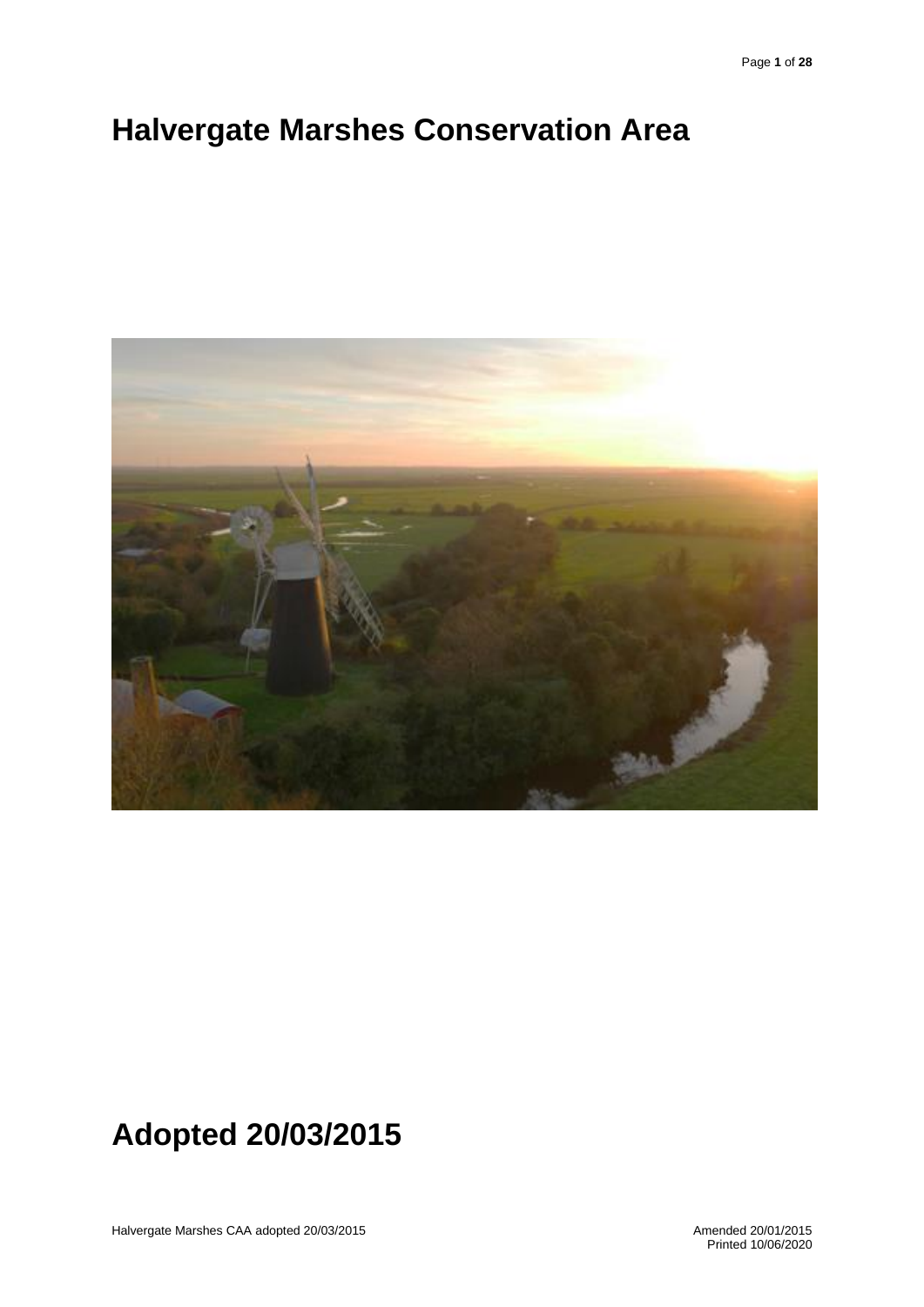## **Halvergate Marshes Conservation Area Appraisal**

#### *Introduction*

#### *Why have Conservation Areas?*

A review of policies relating to the historic environment carried out by English Heritage on behalf of the Secretary of States for Culture Media and Sport and the Environment Transport and the Regions was published in December 2000 under the heading 'Power of Place'.

The Report which reflected views now held generally by the population at large, confirmed 5 main messages

- i Most people place a high value on the historic environment and think it right there should be public funding to preserve it.
- ii Because people care about their environment they want to be involved in decisions affecting it.
- iii The historic environment is seen by most people as a totality. They care about the whole of their environment.
- iv Everyone has a part to play caring for the historic environment. More will be achieved if we work together.
- v Everything rests in sound knowledge and understanding and takes account of the values people place on their surroundings.

In summary we must balance the need to care for the historic environment with the need for change. We need to understand the character of places and the significance people ascribe to them.

The concept of conservation areas was first introduced in the Civic Amenities Act 1967, in which local planning authorities were encouraged to determine which parts of their area could be defined as "Areas of Special Architectural or Historic Interest, the character or appearance of which it is desirable to preserve or enhance".

The importance of the 1967 Act was for the first time recognition was given to the architectural or historic interest, not only of individual buildings but also to groups of buildings: the relationship of one building to another and the quality and the character of the spaces between them.

The duty of local planning authorities to designate conservation areas was embodied in the Town and Country Planning Act 1971, Section 277. Since then further legislation has sought to strengthen and protect these areas by reinforcing already established measures of planning control in the Planning (Listed Buildings and Conservation Areas) Act 1990, and now reflected in the National Planning Policy Framework (NPPF).

Unlike listed buildings, which are selected on national standards, the designation of Conservation Areas in the main is carried out at District level based upon criteria of local distinctiveness and the historic interest of an area as a whole. However, in the past, the criteria adopted by different local authorities in determining what constitutes a special area have tended to vary widely. For example, although public opinion seems to be overwhelmingly in favour of conserving and enhancing the familiar and cherished local scene, what is familiar to many, may only be cherished by some.

Over the last 30 years this approach has changed significantly. Much greater emphasis is now placed on involving the local community in evaluating 'what makes an area special', whether it should be designated and where boundaries should be drawn.

It is now recognised that the historical combination of local architectural style and the use of indigenous materials within the wider local landscape creates what has been termed 'local distinctiveness'. Distinctiveness varies within the relatively restricted confines of individual counties, which in turn are distinct in terms of the country as a whole.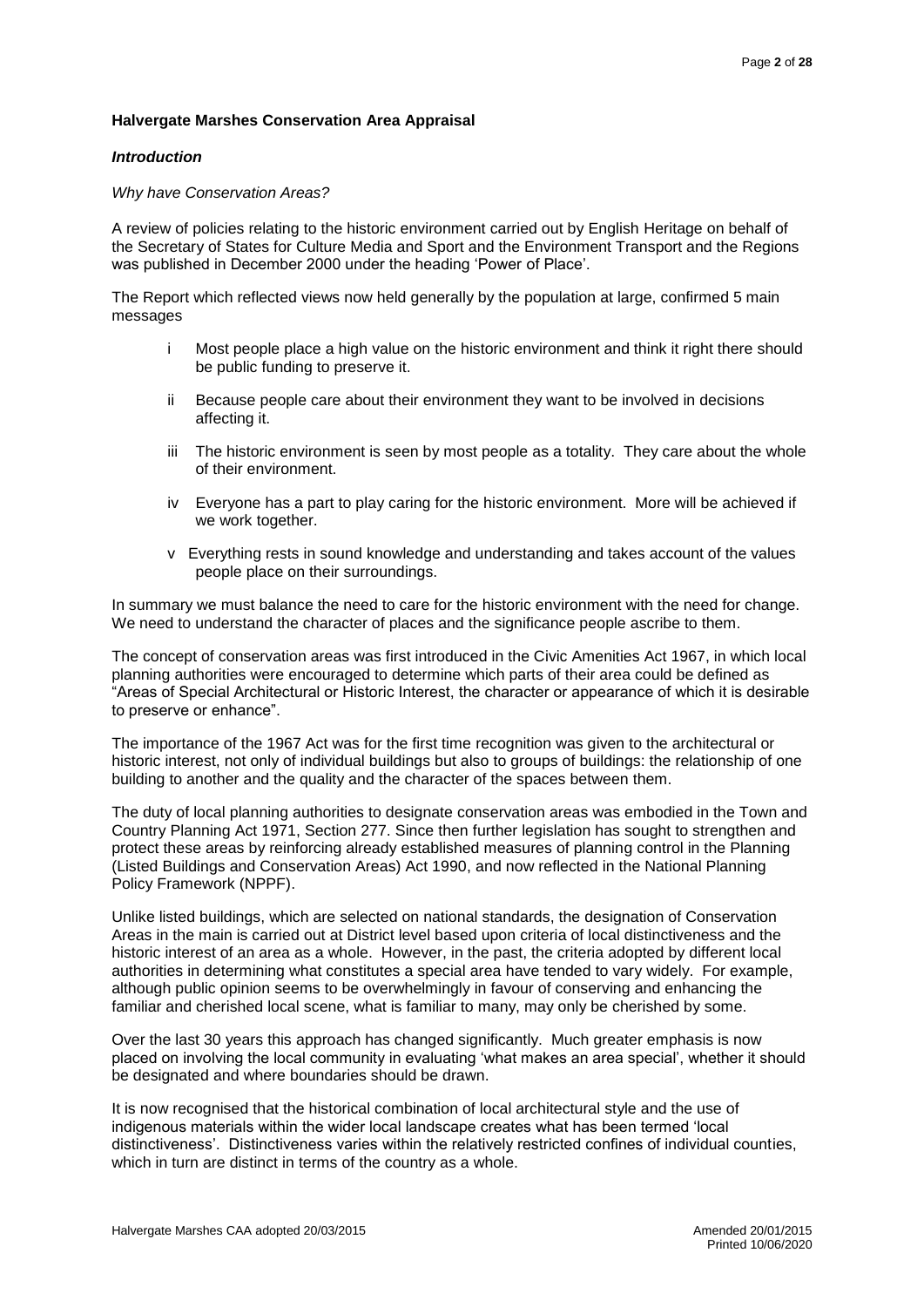Conservation Area designation for settlements and wider areas which embody this local distinctiveness may afford them protection against development which bears no relation to the locality either in terms of the buildings within it or landscape surrounding it.

The historical development of such settlements and their surrounding landscape are the 'journals' through which the social and economic development of the locality can be traced. The pattern of agricultural and industrial progress of settlements (their social history) is by definition expressed in the architecture and landscape of any area.

It is not intended (nor would it be desirable) to use Conservation Area designation as a way of preventing or restricting development, the expansion of a settlement or preventing contemporary innovative design. Logically in the future new development should add to, rather than detract from the character of an area and will in turn help to chart historical development. However, all development should seek to preserve and enhance the character and appearance of the area.

#### *Aims and objectives*

The Halvergate Marshes Conservation Area was originally designated in 1995. This appraisal examines the historic development and special character of the marshes at Halvergate and Haddiscoe, reviews the boundaries of the conservation area and suggests areas for change.

If adopted, the appraisal will provide a sound basis for development management and encourage initiatives which endeavour to improve and protect the conservation area as well as stimulating local interest and awareness of both problems and opportunities.

#### *Planning policy context*

There are a range of policies which affect Conservation Areas originating from both national and local sources. The latest national documents in respect of historic buildings and conservation areas are The Government's Statement on the Historic Environment for England 2010, the National Planning Policy Framework published in March 2012 and Planning Practice Guidance for the NPPF 2014, published by the Department for Communities and Local Government. The Broads Authority endorses the contents of these documents and decisions made will reflect the various provisions contained in them.

Locally, in line with government policy, the Broads Authority is currently reviewing and revising local policies which will be published in the Local Plan (formerly the Local Development Framework (LDF)). The Broads Authority has an adopted Core Strategy (2007) and Development Management Policies DPD (2011) and is progressing its Sites Specifics DPD. The Broads Authority has some saved Local Plan (2003 and 1997 respectively) Policies in place

To support these policies, the Broads Authority provide further advice and details in a series of leaflets, which are currently being reviewed and expanded as part of the Local Plan process. A list of those currently available is attached in Appendix 7.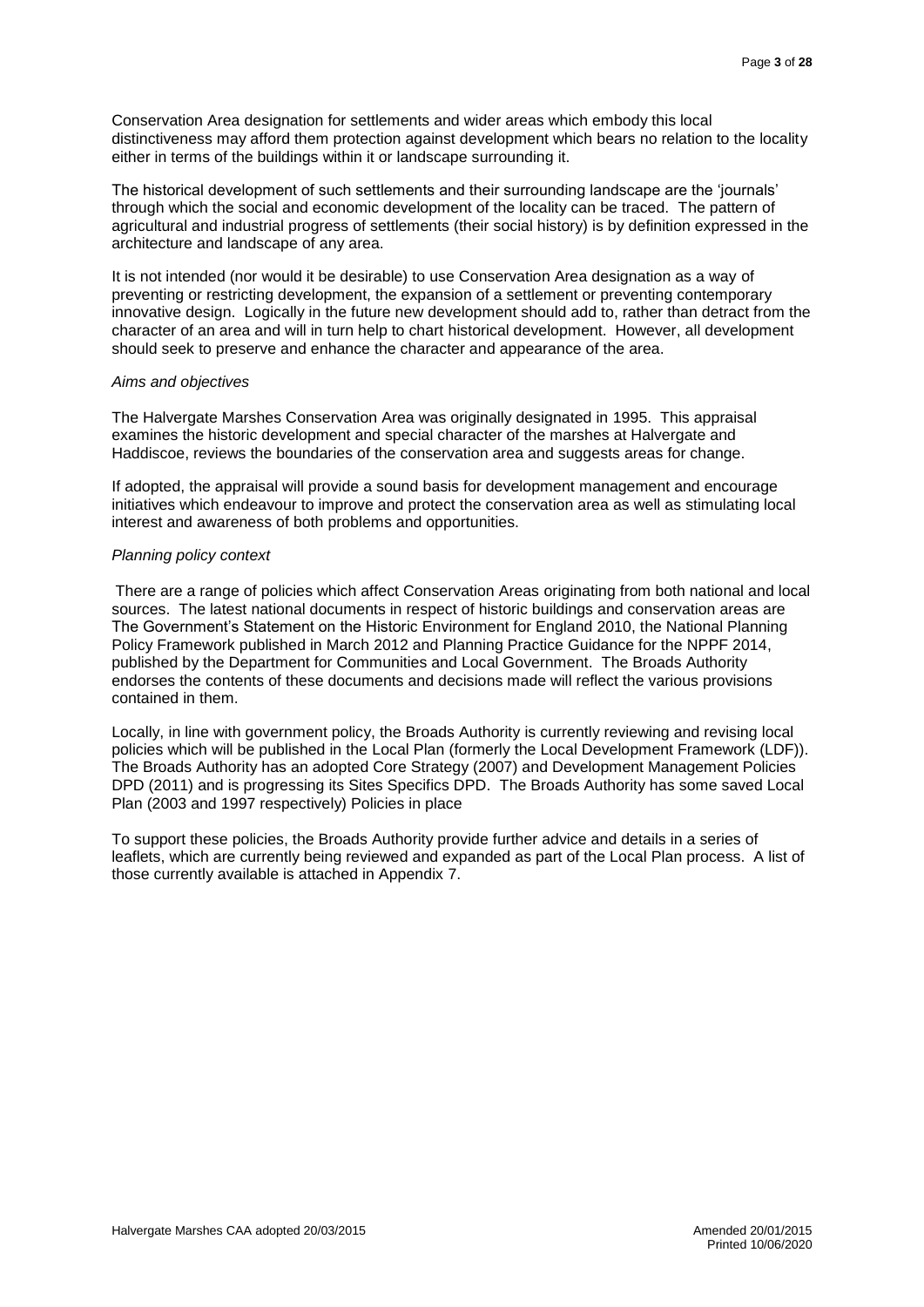#### **Halvergate Marshes Conservation Area**

Halvergate Marshes Conservation Area was declared a conservation area in 1995. The conservation area comprises of a large area of the Halvergate Marshes (the Halvergate Triangle) and part of Haddiscoe Marshes (The Island), north of the New Cut, together with the areas forming the eastern fringe of the River Yare. This appraisal is divided into two character areas, the Halvergate Triangle and Haddiscoe Island (including the eastern fringe of the River Yare). To the west of the Halvergate Marshes Conservation Area lies a separate conservation area, the Halvergate and Tunstall Conservation Area, which was declared by Broadland District Council in May 2007 and adopted by the Broads Authority shortly afterwards. The boundaries of the Halvergate and Tunstall Conservation Area are drawn tightly around the village envelopes of Halvergate and Tunstall and only the settlement of Tunstall is within the Broads Authority Executive area, Halvergate village being entirely in Broadland District Council's area.

#### *Summary of special interest*

Halvergate Marshes and Haddiscoe Island contain the largest area of grazing marshes in the east of England and epitomise the marshland landscape of the Broads area - vast panoramic grazing marshes, winding waterways, wide open skies, openness and a high level of visibility within a wide valley floodplain. Within this large scale landscape, there is a strong dyke pattern evident within areas of marshland, most of which is still used in the traditional way for cattle grazing. The landscape is punctuated by drainage mills formerly used to drain the grazing marshes. Although other marshland areas of the country, including the Fens, were drained by such mills, unlike Halvergate, most retain only the scant remains of their wind-powered mills and only Holland has anything comparable in terms of number of remains.

Sparsely populated, this area is a unique survival with a rich and wide ranging biodiversity, particularly for over-wintering and breeding birds, and plants and invertebrates in the marsh dykes. This special biodiversity interest is recognised through national and international designations, (see Appendix 1).

The Rivers Bure, Waveney and Yare flow through the conservation area and afford opportunities for boating and sailing. The area is highly visible from river, rail and road traffic routes and from the long distance footpaths within.

#### *Location and context*

The Halvergate Marshes Conservation Area is bounded by the higher land between Stokesby and Caister to the north, between Reedham and Acle to the west; to the east it includes the marshland areas adjoining the Rivers Yare and Waveney from their confluence at the southern end of Breydon Water, with the New Cut forming the western boundary. The River Yare marks the boundary between Halvergate Triangle and Haddiscoe Island. The conservation area includes the east-west reaches of the River Bure between Acle and Yarmouth and a section of the A47 Norwich-Yarmouth road.

The large parish of Halvergate is situated in the southeast part of Norfolk, immediately west of Great Yarmouth. Although covering an extensive area, much of the parish is uninhabited marshland with settlement being concentrated in the western part, almost exclusively outside the Halvergate Marshes Conservation Area.

#### *Geology and physical influences*

It is important to relate the geology of this part of The Broads to its early history (see later section on archaeology). The formation of the Great Estuary, as sea levels began to rise about 2300 years ago, and the silting up of the area around 500 years later, have resulted in the Great Estuary being discernible in the landscape and on geological maps where there is a clear distinction between the Halvergate triangle and the surrounding uplands. The lower layers have Crag over London Clay over Upper Chalk; the Quaternary deposits above this consist of Breydon Formation silts and clays, with fringing peat along the Reedham/Acle western boundary transition*.* At the upper levels, deep stoneless, mainly calcareous clayey soils, with groundwater levels controlled by dykes and pumps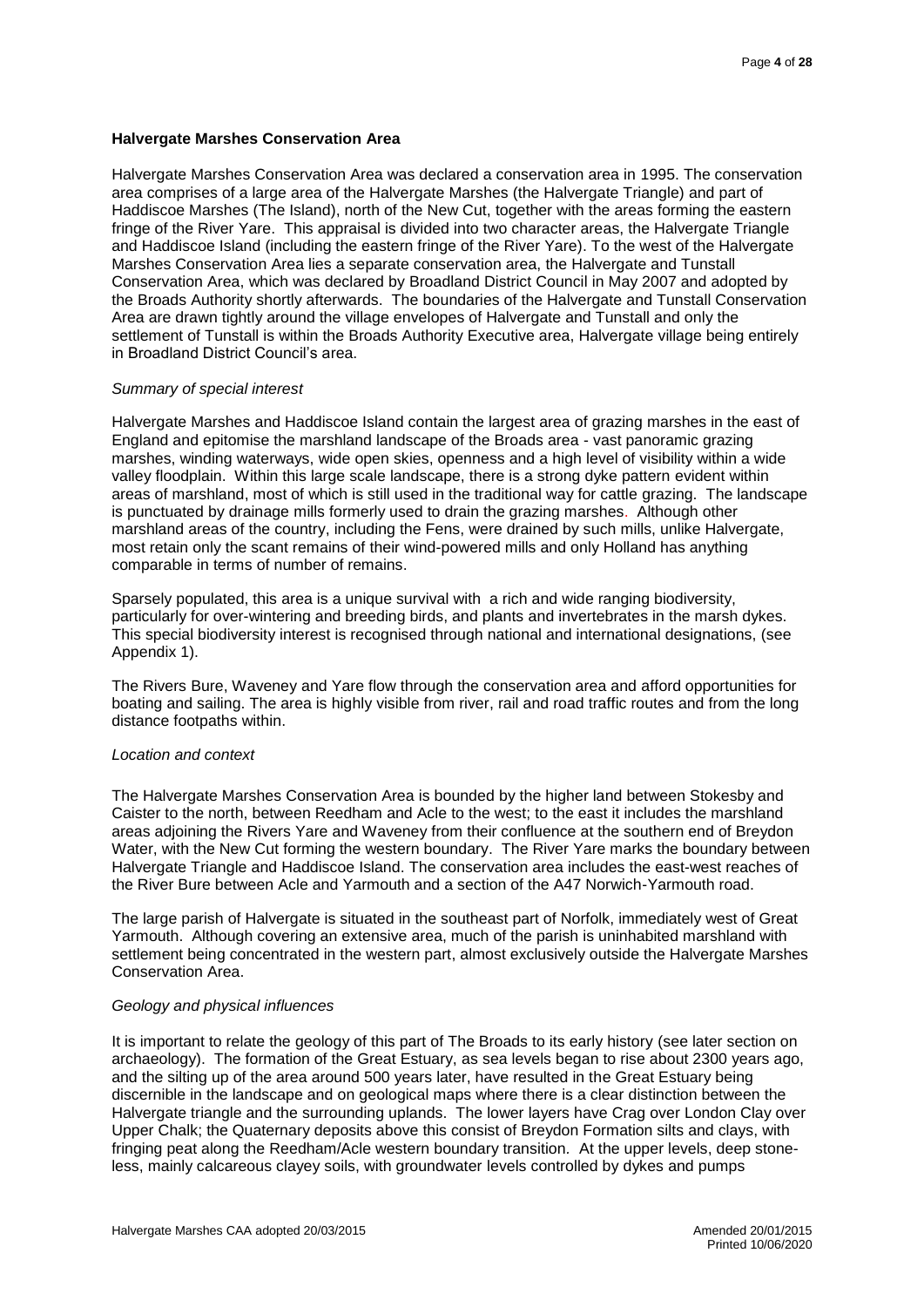supporting permanent grassland, and occasional encroachments of arable cultivation. Silty clay loam subsoil exists, often calcareous, with layers of sand, silt and clay over the peat deposits.

To the south east of the Haddiscoe, an area of very sandy soil fringes the undivided sands and gravels of the higher ground to the coast. In contrast, Haddiscoe Island and the marshes to the south consist of Breydon Formation silts and clays. There is a very narrow, variable band of peat between these two zones, with peat incursions marking the location of former watercourse flowing into the estuary from the uplands of present-day Belton. The base of the rivers consists of marine deposits – river mud.

The area lies below sea level, varying between –1m OD and 0m OD. There is a strong distinction between this level area and the notable sharp rise to higher land on the fringes, even though this level change is only of the order of 5m. On Haddiscoe Island, although generally level, there are subtle variations in local topography, usually to do with land use practices and the extent of the old estuary, with the river banks between 2 and 3 metres high.

#### *Hydrology:*

In the Halvergate Marshes, the dyke network and the Fleet are effectively hydrologically isolated from the main river systems by the containing flood embankments, although there is localised seepage of brackish water through these flood banks. The western margin of Halvergate Marshes is spring-fed by water percolating through from the chalk aquifer underlying the higher ground - frequently in association with the peat areas - but the influence of this fresh water is very limited and there is not believed to be any other significant connections between surface water and ground water from the underlying aquifer (Norwich Crag).

The majority of the dykes are brackish, or in some instances saline, where the brackish water which seeps in from the rivers becomes concentrated through evaporation. The marshes are entirely pump drained, with water feeding from the dyke system into a network of main drains, and hence to the pumps along the river walls. The area is divided into a number of 'levels' each served by a pumping station. The soke dykes form a separate, although linked, drainage system, being generally wider than the internal dyke network and supporting an often strikingly saline vegetation element.

Historically, freshwater was taken from the both Rivers Yare and Bure through a number of sluices. Freshwater is now only supplied via the Stracey intake which supplies carefully monitored freshwater.

On Haddiscoe Island, the area is defined by its hydrology: the rivers Yare and Waveney and the New Cut define the main area, with the drainage pattern flowing north. New Cut and both rivers are embanked to heights of 2 to 3 metres AOD. The rivers Yare and Waveney are continuously embanked throughout this area. Although the width of the combined Yare and Waveney reaches 110m within Breydon Water, the Waveney further south is about 40m wide, but its embankments are up to 300m apart near Burgh Castle, with extensive ronds. Ronds extend along both banks of both rivers throughout this area.

#### M*anagement of the marshes*

Over time the marshes have been drained and reclaimed, resulting in the embankment of the rivers. Although little is known about the early history of flood defences they have been in place in various forms for many centuries, for example, Acle Dam is known to have been repaired in 1101. In other areas of the Broads pumped drainage has been in use or recorded since the end of the  $17<sup>th</sup>$  century, and although on Halvergate there is little evidence so far of such early use of pumped drainage, water was lifted over the constructed flood bank into holding areas with a sluice, then let out into Breydon Water via a flap sluice as the tide falls – thus the river or drainage dyke level is actually higher than that of the surrounding land.

By the 18<sup>th</sup> century, Halvergate Fleet, originally the largest of the salt marsh creeks, was used as a 'washland' for temporary water storage, with 6 wind-powered drainage mills spaced along its length, although only three of the mills drained the Halvergate Marsh levels. The low banks nearest the river were 'summer walls', while the higher 'winter walls', set some 20 metres further back, prevented flood water or high tides from spreading out of the main wash land areas. The area between the two walls, known as the rands or ronds, which are up to 200 metres wide, would flood to a depth of about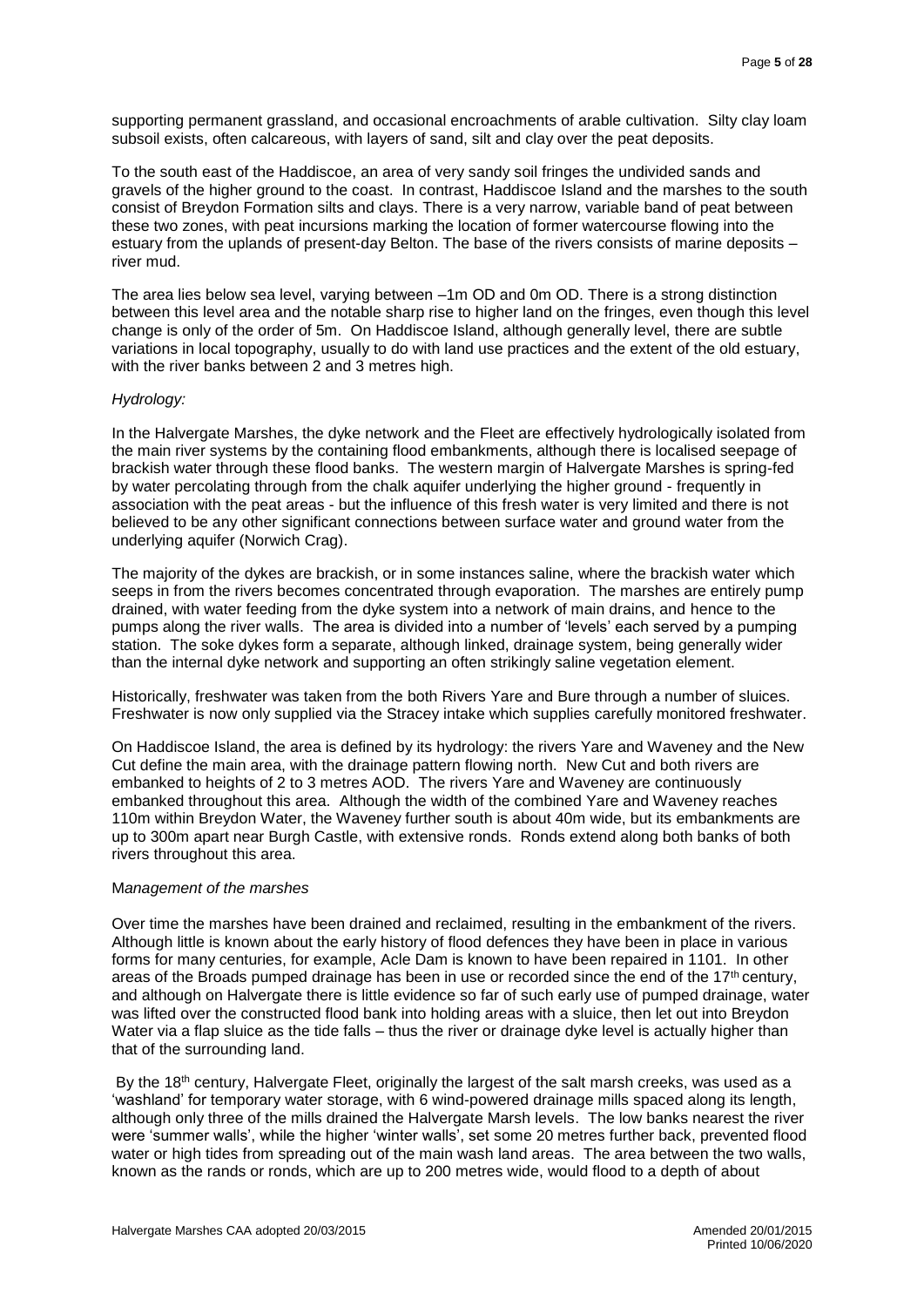600mm in winter. The Fleet was once the most significant natural drainage channel across the marshes, draining Wickhampton, South Walsham and Beighton Marshes into Breydon Water. It has been suggested that the parish boundaries and the boundaries for individual 'levels' are more likely to be natural in origin, since they would have been more difficult to adapt, once earthworks had been thrown up beside them, than the shallower dykes excavated within the levels to keep them drained. There was also another major fleet to the north, referred to as the Northern Rond by Tom Williamson in his publication 'The Norfolk Broads, A Landscape History'.

Haddiscoe Island was also drained and reclaimed for agriculture quite early in its history, probably using tidal sluices with gates that closed automatically on a rising tide. Fossilized creek patterns are evident within the dyke network, and indications of later enclosure or rationalisation of the dyke network are only apparent in the north east of the Island. Despite early reclamations, there has been a need for permanent and constant flood defences, with the requirement for constant flood defence exacerbated by the relationship between the length of the river wall, which has always required regular maintenance, and the area of drained marshes it encloses.

Wind powered drainage probably began in the 17<sup>th</sup> century and by the 1780s drainage mills were a common feature in the landscape. Improved drainage from wind began a gradual reduction in the number of ronds, which were no longer required to hold the floodwater, and to a change in the drainage pattern, with ruler-straight new dykes forming the new main drains leading to the older watercourses. Examples of this are the 700m long drain Mutton's Mill Dyke (circa 1830') and the straight section of drain leading to Mautby Upper Mill and Five Mile House pump.

The Land Drainage Act 1930 established many of the Internal Drainage Boards (IDBs) replacing earlier water management regimes. Exercising a general supervision over all matters relating to water level management of land within its district, the IDBs now manage the drainage system in the area, using diesel and electric sluices contained in pump houses to maintain water levels in the complex and irregular network of dykes and drains, all of which require constant maintenance – traditionally they were 'cromed' or cleared of vegetation, each year.

The drainage system has determined the field pattern. The area drained by one pump was referred to as a 'level', usually in a single ownership, divided from its neighbour by deep dykes and embankments. This creates the distinctive effect of a 'negative' rather than a 'positive' pattern, such as is created by a series of hedges and/or hedgerow trees. Throughout the marshes there are occasional clumps of vegetation, usually sallow and usually growing alongside a dyke, but never approximating to a hedge. The Halvergate area contains good examples of the three main types of dyke:

- long continuous, straight or smoothly curved, terminating at a drainage mills known as 'mill drains'. This type is infrequent and is known to date from the late  $17<sup>th</sup>$  C. Examples are the mill drain towards Manor Farm, Halvergate Marshes or the dykes leading to the complex of mills near Seven Mile House, Reedham Marshes;
- rectilinear, very straight dykes, especially on fringes of marsh. These are frequent, occurring throughout the marshes, and of modern origin, being generally parliamentary enclosure of former commons,  $17<sup>th</sup>$  and  $18<sup>th</sup>$  C additions or late or post medieval alterations to the underlying pattern;
- curvilinear, serpentine, ie originally natural channels, often parish boundaries, or the boundary of individual 'levels'. Halvergate Fleet is a good example. The wall on its north side is followed by a track, which was the former Norwich/Yarmouth route before the Acle Straight turnpike was constructed in the 1830s. The Fleet was converted to a low-level arterial drain in 1982. This complex and intermingled drainage pattern is generally of medium to small scale throughout Halvergate but although not a dominant feature is extensive enough to make it unique nationally.

In the Haddiscoe part of the conservation area, there is a distinction between the fairly large scale rectilinear drainage pattern of Langley Marshes in the northern section if the Island (possibly reflecting large-scale drainage re-organization after the construction of Langley Detached Drainage Mill in the 19<sup>th</sup> century), the smaller scale regular pattern along the western edge of the Waveney and the very serpentine pattern over much of Chedgrave Marshes, which becomes more regular along the New Cut. Fritton Marshes are a mix of small-scale regular and irregular dykes, as are Belton Marshes. .

Within the marshes there are some discontinuous embankments, either beside principal former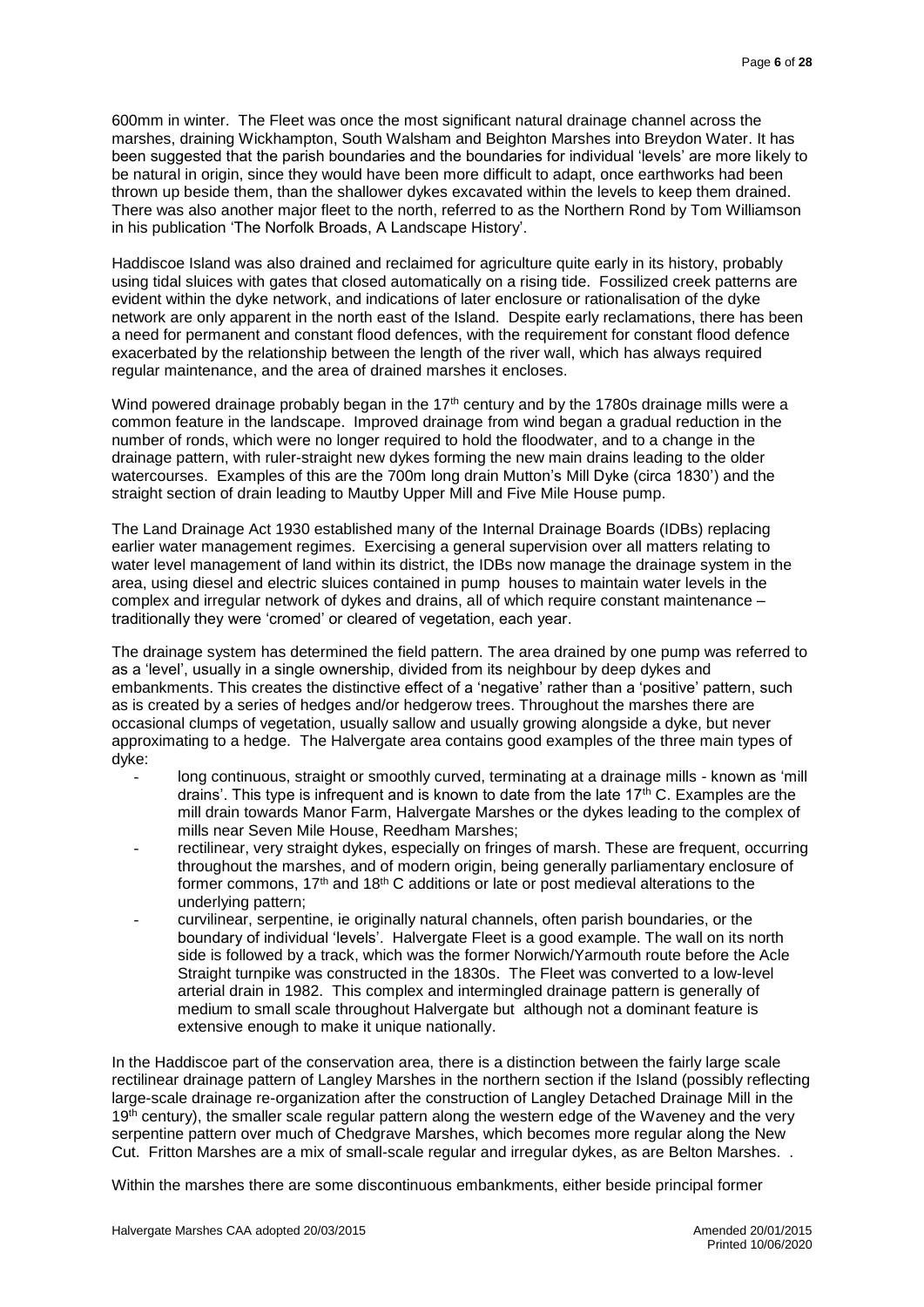watercourses, such as The Fleet or on the boundaries of principle levels, marking parish boundaries. Although these are very minor landscape elements, they have historic importance, being of medieval date, and should be considered in the context of flood defence works, where applicable.

During many centuries, there was much greater interaction between the upland and lowland in this area than occurs at present, with the upland parishes to some extent being semi-dependent upon the marsh and holdings and vice verse. The great importance of the marshland holdings is indicated by the system of detached parishes, with villages as far away as South Walsham and Chedgrave having land holdings in the marshes.

Stock were brought down in large numbers to summer on the marshes, dairy herds presumably travelled between the marshes around the floodplain margin and milking facilities at the upland farms on a twice-daily basis, and animals were brought into the area from further afield (notably Scotland) before being fattened up for market. Huge quantities of dyke spoil and aquatic vegetation were barrowed from the floodplain to the upland arable fields to enrich the soil each year, and prior to the construction of the A47, the Stone Road was a well-used track running through the marsh which linked the upland settlements to the west of Halvergate with Great Yarmouth, providing access to the Fleet Road, (historically the main route across the marshes) and later connecting to Acle New Road by the Branch Road.

#### *Use of the marshes*

The conservation area consists largely of drained grazing marsh, divided by the drainage system into parcels known as 'levels', named by parish or landowner, with some arable pockets along the fringes with the adjacent uplands, some small areas of open fen and scrub/carr, with a tiny percentages of salt marsh (0.6%) and rough grass (0.7%). There is very little upstanding vegetation on the marshes, as the drainage dykes act as fences and field boundaries.

From the medieval period the marshes were utilised for sheep grazing, then horse and cattle grazing with the latter dominating by the 16<sup>th</sup> century. The practice of buying in store cattle from highland areas was established by the as early as  $17<sup>th</sup>$  century and continued into the  $20<sup>th</sup>$  century with remarkably little change. Currently, the dominant land use is still for cattle grazing with some sheep and horses.

It was common practice to graze stock on the river wall around Haddiscoe Island, the dyke at the base of the embankment usually prevented the animals from getting onto the managed reed beds, but the absence of such dykes on ronds on the Yare meant that some were regularly grazed until about 25 years ago. The introduction of first diesel-driven pumps and then electric pumps in the first half of the 20<sup>th</sup> century eliminated the need to use the washlands between the rivers Yare and Waveney for temporary water storage – flood alleviation – and they thus became an ideal habitat for overwintering birds. Areas that were formerly drained for sheep grazing are now regularly flooded for wading birds and as they are now mainly cattle grazed they are floristically indistinguishable from the adjoining grass marshes.

The reaches of the Waveney bordering Haddiscoe Island were cut for reed throughout on both ronds in the mid 1970s, but the majority of the ronds, which are a significant element in the land use of this area, are no longer managed or grazed. A very small section of rond on the west bank of the Yare near the Reedham end of the New Cut is managed reed bed and there are nearly 60 hectares of commercial reed bed on the Waveney bordering Haddiscoe Island. Continuous lengths of up to 1.5k of the Waveney's banks have been used for dumping spoil.

Topographical variation has enabled the location of water-related enterprises, such as marinas and boatyards, beneath the low cliffs near Belton, but much of the upland edge is woodland.

The management of the marshes through the maintenance of their biodiversity, allows the support of numerous rare species and wetland birds. This has had an effect on the landscape through the construction of scrapes which provide important feeding areas for wading birds. Further information about the range and extent of this is contained in Appendix 1.

*The effect of changing agricultural practices from the 1970s*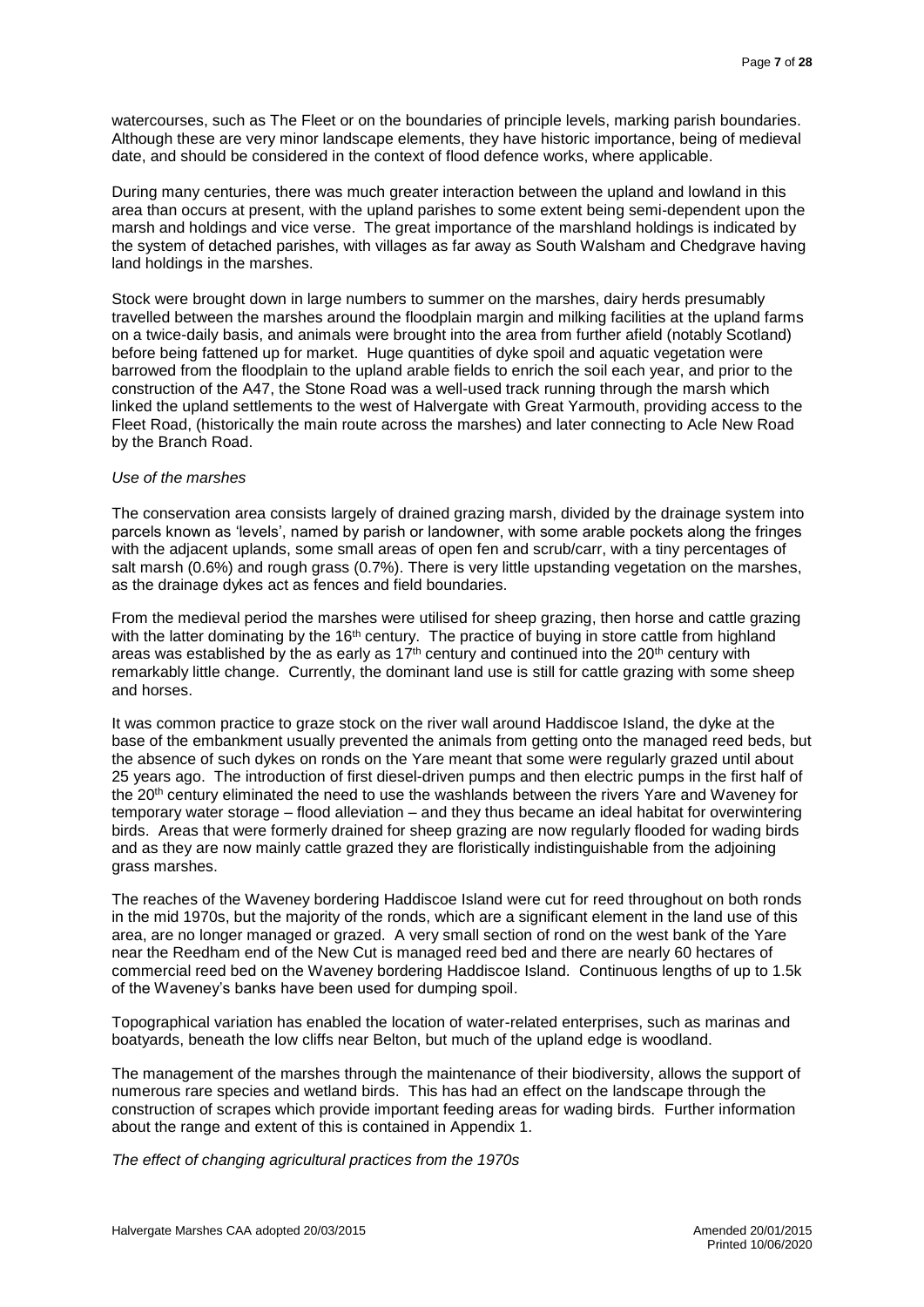The largely cattle grazed landscape of this area saw little change until the late 1970s and early 1980s, when loans became available to incentivise farmers to deep drain and plough their marshlands. Dykes were infilled and whilst it could be appreciated that farmers found it difficult to use combine harvesters and other large machinery on the small marshes typical of the drained marshland area, the loss of wildlife habitat as a result of the reduction or water levels in the dykes was deplored by conservationists. The subsequent outcry and public protests led to the establishment of the Broads Grazing Marshes Scheme which subsidised the traditional management of the landscape and ultimately led to the creation of Environmentally Sensitive Areas (ESAs) of which Halvergate was the first. Although the trend to arable conversion has largely been reversed (currently, grassland covers approximately 3005 hectares (72%) of the drained area), arable uses still occupy about a fifth (21%) of the area. In general, the grassland occupiers require a range of different water levels, according to individual management requirements under the agri-environment schemes.

However, the arable areas require low water levels for much of the year, particularly during the winter months. In 'The Land Use, Ecology and Conservation of Broadland' Martin George illustrates the effects of these changes of agricultural practice on the ecology, biodiversity and landscape of the area. When grazing ceases, the margins of the dykes become colonised by reeds resulting in adverse effects on aquatic and animal life and a gradual silting up of the drainage dykes. Dykes are then dredged and deepened to improve the drainage, with steep battered sides, although the actual water in the dyke is shallower for much of the year than it would have been formerly. The arable marsh dykes are floristically impoverished, because of the deep shade cast by vegetation growing on their margins and the limited depth of water. Although not proved, it is also suspected that many arable marsh dykes are contaminated by farm chemicals washed out of adjoining land.

Changes to environmental stewardship schemes could adversely affect the distinctive landscape character of the conservation area. It is important that changes in agricultural practices are limited in the future and where possible, encouragement given to reverting those marshes currently in arable use back to grazing land through continuing incentives to retain land in grazing use.

#### *Architectural styles and materials*

There are few buildings within the conservation area boundary. Unsurprisingly, those that remain relate to the use and management of the marsh landscape over the centuries, such as pump houses, floodbanks and soke dykes. Most prominent are the drainage mills, the tapered cylindrical towers built of local brick, some have had their weather boarded boat shaped cap restored, and others in a more derelict state have no roof or are given protection by a temporary metal cap. Some of the brick towers are externally tarred, a traditional method of protecting them. A few marshworker's cottages survive and some isolated farm buildings. These tend to be low buildings, small in scale with simple pitched roofs, again using locally produced bricks and pantiles. Their presence in the marshes is usually heralded by clumps of upstanding vegetation and bridges and access gates across the dykes. The character of the area could easily be diluted through the introduction of modern construction and materials for access roads, roofs, gates and stock-proofing and through the use of non-indigenous planting. Similarly, the introduction of new structures with a vertical emphasis, such as wind turbines, would disturb the horizontal character of the marshland or smaller scale details such as wing walls on crossing points.

The wide open nature of the landscape means that some of the buildings and settlements outside the area can be clearly seen from within it, thus having an effect on the character of the conservation area. Care should be taken to avoid large scale development and the use of materials of inappropriate colours on the fringes of the conservation area.

#### *Archaeology*

At the start of the Iron Age, this part of the east Norfolk coast was perhaps a mile further east than it is today, and the area now known as The Broads, was an area of peaty marshland crossed by the rivers Bure, Yare and Waveney. As sea levels began to rise about 2300 years ago, the sea broke through the spit of land at the Yare estuary mouth, marine conditions gradually returned to the Broads area and a Great Estuary was formed where the rivers met. Forests and fens were replaced by salt marshes and later tidal mud flats, and the peaty soils were covered by marine sand and clay. The estuary was a wide expanse of pools and mud flats over which the sea would have ebbed and flowed with every tide. During the Roman period, 1800 years ago, ships could sail over what is now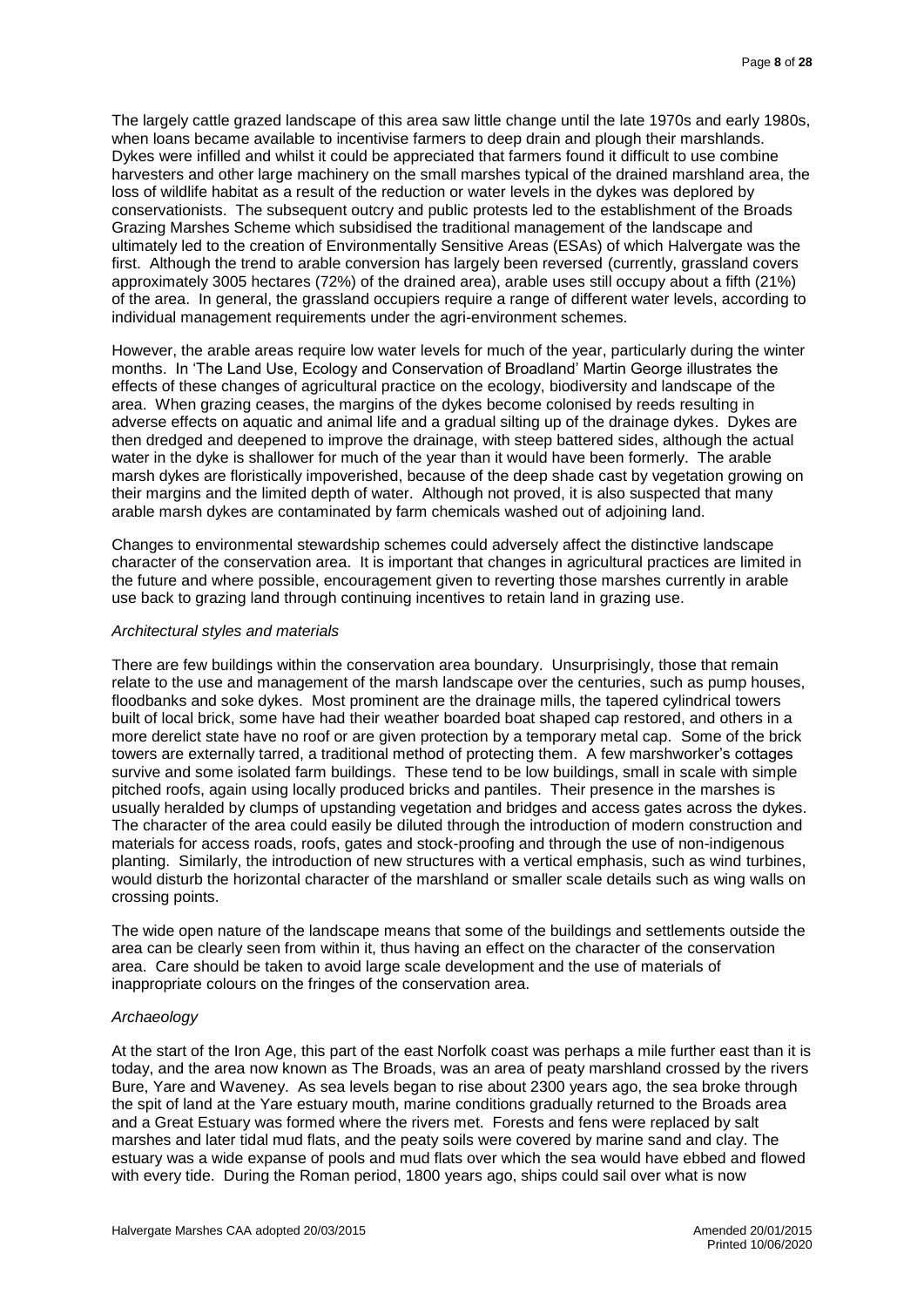Halvergate Marshes, the River Yare was navigable as far as Caister St Edmund and vessels could access the Waveney Valley as far as Bungay. At Burgh Castle and Caister-on-Sea, defensive forts were built to secure the approaches, which were of great strategic importance to the Roman occupation of Britain. The remains of these impressive forts can still be seen today. The Great Estuary was an important route of traffic and communication into the heart of Norfolk and Suffolk with many small villas and farmsteads around its shores. At the mouth of the Great Estuary, the waters were split in two by a shingle bank. As sea levels began to fall 1500 years ago, the estuary gradually silted up and the sandbank grew to become the spit of land where Great Yarmouth lies today, leaving the tidal inlet of Breydon Water as the only visible remnant of the Great Estuary.

The Norfolk Historic Environment Service compiles records of known archaeological activity, sites, finds, cropmarks, earthworks, industrial remains, defensive structures and historic buildings in the county. These records are known as the Norfolk Historic Environment Record (NHER), and an abridged version can be accessed through the Norfolk Heritage Explorer website at [www.heritage.norfolk.gov.uk](http://www.heritage.norfolk.gov.uk/)*.* The NHER contains 269 records for the Halvergate Marshes Conservation Area.

Outside the conservation area finds recorded in the NHER in Halvergate parish include flint flakes, an axe head and some pottery fragments, suggesting prehistoric settlement, and cropmarks visible from aerial photographs, indicating ring ditches and possibly round barrows, indicate occupation in the Bronze Age although the latter have subsequently been flattened by agriculture*.*

Similar finds are recorded on Haddiscoe Island and a group of wooden piles found in the north of the Island in 1958 could have been part of a Bronze Age brushwood causeway across the marsh.

The Broads area was identified by English Heritage as having exceptional potential for waterlogged Archaeology in 2013.

#### **Sub-area character assessments**

Although the Halvergate Triangle and Haddiscoe Island share many features, there are subtle differences in their characters, many due to their historical development. Thus, in the following sections, the history and character of the two areas are considered separately.

#### **Halvergate Marshes.**

The Halvergate Marshes section of the conservation area is bounded by the higher land between Stokesby and Caister to the north, and between Reedham and Acle to the west, with the River Yare and Breydon Water forming the south eastern boundary.

#### *Historical development*

#### *Early history.*

The Norfolk National Mapping Programme (Broads Zone) in 2006/7 identified cropmarks of a coaxial field system, of later Iron Age to early Roman date, covering large tracts of the landscape outside the conservation area boundary. Although no actual building remains have been found, Roman and medieval pottery fragments may indicate the remains of a building of either age, and other finds dating from the Roman period indicate occupation of the land during that period. Similarly activity during the Saxon period is evidenced through various finds including a mount or brooch and a stirrup mount. Various mounds which are associated with the heating and evaporation of salt water indicate that salt was being produced during the Saxon period and into medieval times, salt being a valuable commodity. One such mound survives near Ashtree Farm, north of the Acle Straight with a WWI pillbox on top. Saxon names include Skeetholme, near Yarmouth (dung island) and Fuelholm (wild bird island).

Halvergate is recorded in the Domesday Book of 1086 as a village called 'Halfriate' and is referred to as 'Halvergata' in a document of 1182. Although its origin is unclear, the first half of the name probably means 'Half', and the second part possibly 'gate' which could be interpreted as indicating an island separating the river into two channels. An alternative derivation could be from the Old English for 'Land for which half a heriot is due' referring to a value for the land.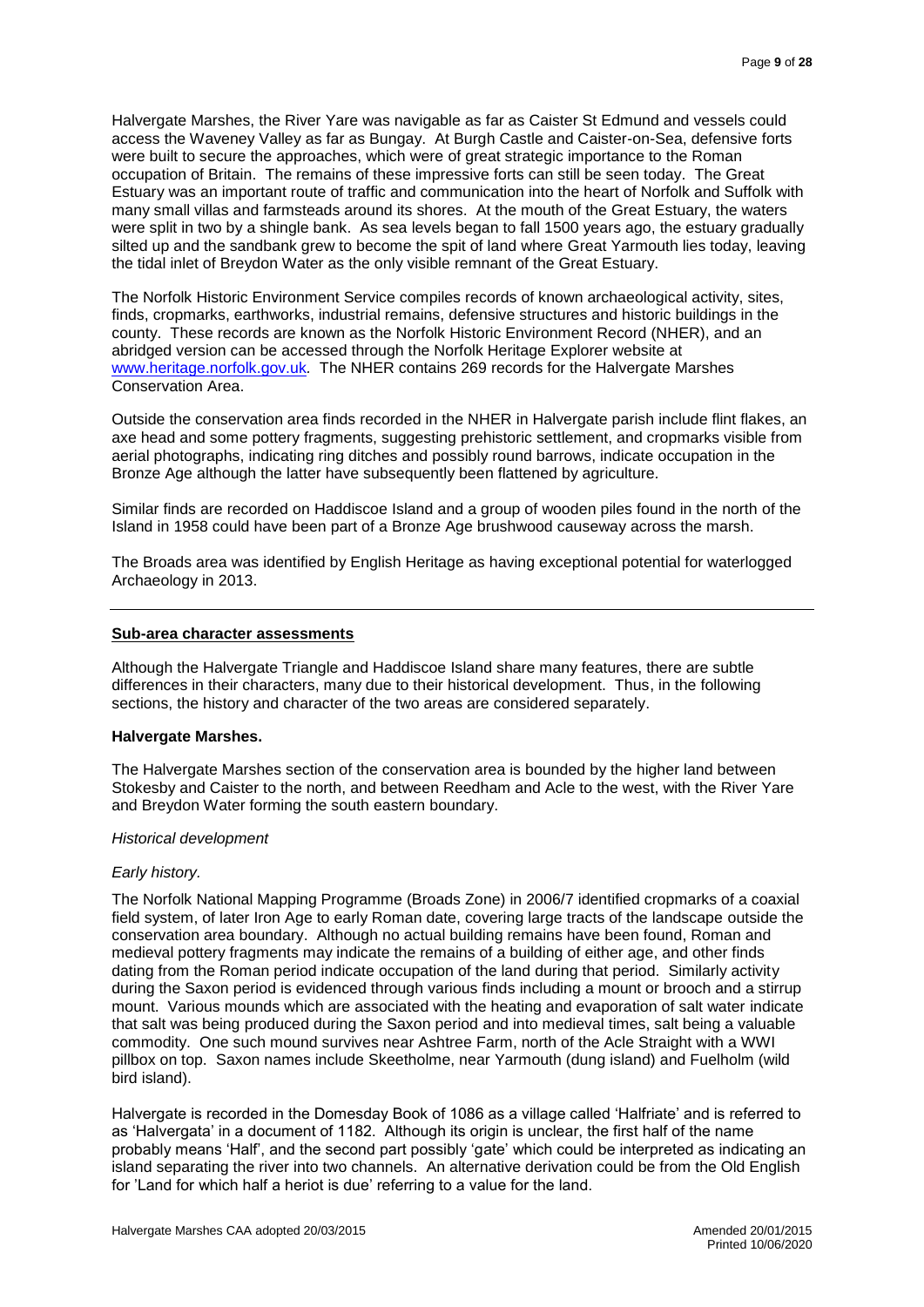The oldest surviving buildings in the parish are the medieval churches at Tunstall and Halvergate village, both outside the Halvergate Marshes Conservation Area. Because of the low lying nature of the land there are few historic buildings in the conservation area, apart from a small number of marshworker's cottages and the drainage mills which are dealt with in a separate section. The sites of early structures in the parish can only be surmised by documentary evidence such as early maps, scatters of found objects or from aerial photographs.

Many other medieval features such as enclosures and drainage ditches have been identified from aerial photographs, although the latter cannot be dated precisely as they will have been repaired, redug and improved during post medieval times and up to the present day.

In Roman times the entire Halvergate triangle was an open estuary, with settlements and military installations at Burgh Castle and Caister-on-Sea, where there was also a sizeable port. Gradual changes of levels between the sea and the land and the formation of a sandbank at Yarmouth began a siltation process which by about 450 AD had reduced the estuary to the area now covered by Breydon Water. This was surrounded by mudflats of estuarine clay which permitted the development of saltmarsh, with peat deposits laid down only in hollows around the periphery. This land cover is still evident in the network of shallow dry watercourses that show up in aerial photographs, some of which were incorporated within the early drainage pattern, and survive as sinuous marsh drains.

Relative sea levels continued to fall during the Saxon and early medieval periods, allowing exploitation of the area for grazing. The Domesday Book records many sheep in manors bordering the marsh, which would probably have been brought down to the marshes for summer grazing. In early post-Conquest times many portions of Halvergate were held as private land, especially by large ecclesiastical landholders, and the available evidence suggests that by late Saxon times the marshes were divided into areas with separate names (often associated with a specific parish, not necessarily the nearest) and definable boundaries.

By the  $12<sup>th</sup>$  century the marshes were a valuable resource, with a complex system of ownership linking grazing marsh to arable land on the neighbouring uplands. Research indicates that in the Middle Ages sheep were the principal grazers, with dairy herds on the marsh edge by the  $13<sup>th</sup>$  century (perhaps due to rising sea levels), and some horses and bullocks.

During the medieval period there was a substantial rise in sea level and frequent inundation of the marshes, necessitating perhaps the first drainage works to reclaim the already productive and managed marshes and a change to cattle production, due to changes in the agricultural pattern, the reduced value of sheep's wool and perhaps also changes in sea level affecting the drainage of the marshes (Manship, writing in 1619, implied that the dredging and realignment of the entrance to Yarmouth Haven had led to the reclamation of thousands of acres of marshland previously subject to regular flooding). The construction of river banks seems to have been the responsibility of individual landowners, and this would certainly explain the variation in management – where land was held in common, no system existed to pay for or maintain drainage; a group of landowners might contribute to a scheme for their mutual benefit.

In 1616 records demonstrate that land in the heart of the marshes was worth considerably less than that on the fringes (excluding the damp peripheral common lands). By 1715 this situation was reversed, almost certainly by increasing success in embanking and draining the central areas, and the central marshes continued to be highly valued through the  $18<sup>th</sup>$  and  $19<sup>th</sup>$  centuries. There is evidence to suggest that the main period of change to the natural drainage pattern occurred from the 17<sup>th</sup> century onwards, following changes in climate and increased flooding, especially in the areas nearest the rivers in the centre of the marsh. Numerous additions and alterations were made to the natural drainage channels, the pattern of which was only retained at the boundary of levels or along major watercourses.

## *Later history*

The Parliamentary enclosures of the early 19<sup>th</sup> century dealt only with the poorly drained common land on the western side of the marsh, the remainder being already privately enclosed. The central marsh landholdings generally small, a maximum of 38 acres, while the marsh edge landholdings,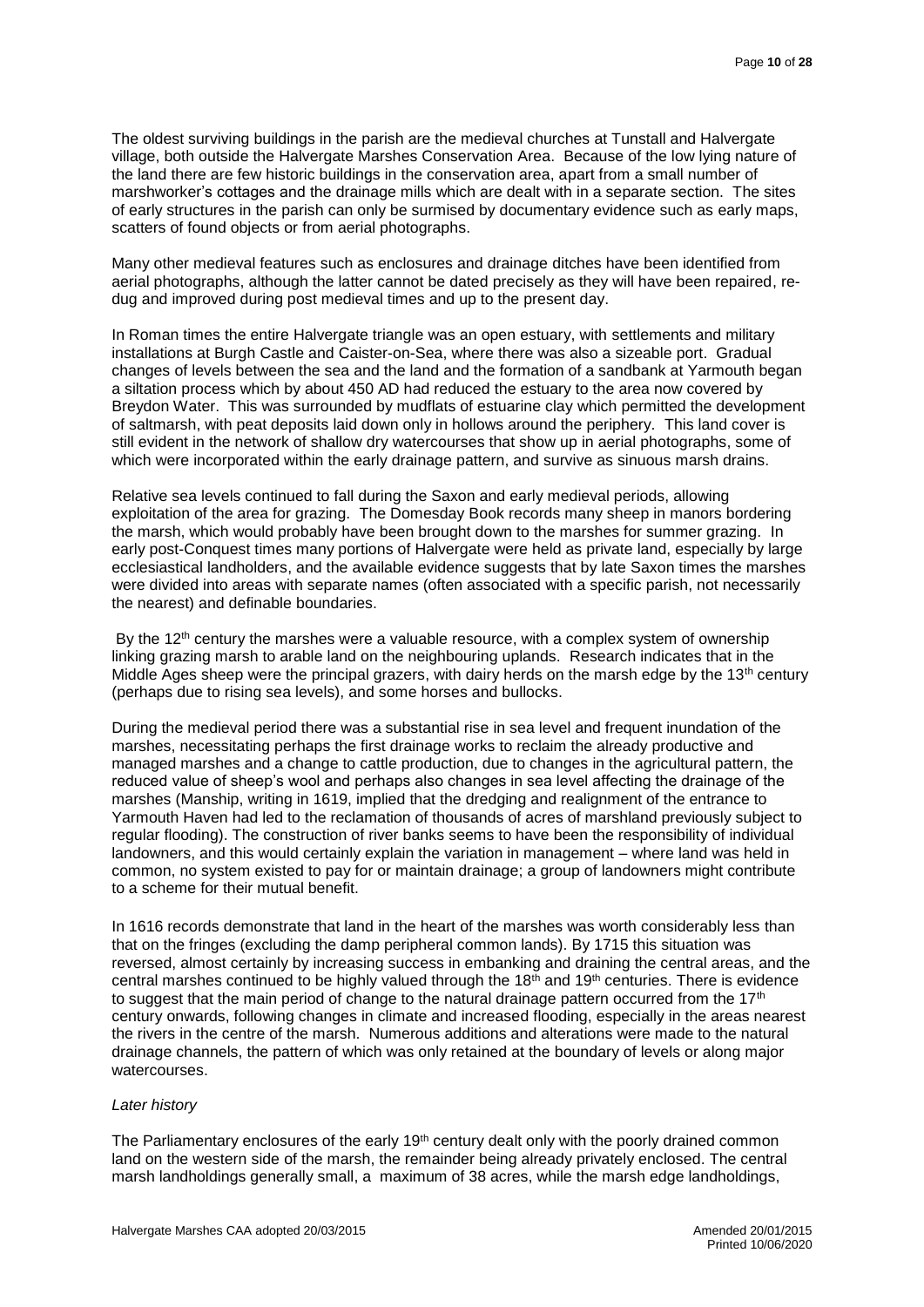being less valuable, were usually larger, ie Mautby Marsh all one ownership (Earl of Yarmouth) in early 18<sup>th</sup> C. By 1840 central marsh ownership was even more fragmented, while conversely the marsh edge holdings were getting larger and into the hands of local worthies following enclosure. Documentary evidence suggests that this long established pattern remained constant for over 200 years.

Later changes to the landscape came with the construction of the Norwich/Yarmouth toll road in 1830 - 31 and the growth of the pollard willow planting along it to stabilize the road edges, and the construction of the railways, Norwich to Yarmouth (via Reedham) in 1844, Reedham to Haddiscoe in 1847. Haddiscoe to Yarmouth in the 1850s and from Acle to Yarmouth (beside the 'Acle Straight') in 1883. Willow planting is also evident along the Branch Road.

Two polygonal WWI pillboxes survive either side of the A47 on the approach to Great Yarmouth, the northern one of which is in the conservation area and on top of a mound associated with the production of salt in the mediaeval period. These pillboxes and others in the area from World War II are reminders of strategic lines of inland defence across the marshes set up during both the Wars.

By the middle of the 20<sup>th</sup> century, as the marshes became drier due to the installation of improved drainage systems, there came a progressive change in land use from grazing to arable cultivation. This process was only halted and in many cases reversed, in the late 1970s following the outcry over proposals to comprehensively drain the Halvergate marshes, through the implementation of the Broads Grazing Marsh Conservation Scheme, and the ESA programme. Another change occurred in 1986 when the RSPB acquired part of Beighton Marshes, near Berney Arms to provide the shallow flooded water conditions that attract wildfowl and waders. The RSPB also manage all of Beighton and Berney Marshes and those at Ashtree Farm near Berney Arms drainage mill.

## *Transport and accessibility*

Throughout the history of the marshes the rivers have been the dominant means of transport. Until the 1830s the main terrestrial route across the marshes between Norwich and Yarmouth followed the northern embankment of the meandering course of the Halvergate Fleet (now a minor watercourse) and the north wall of Breydon Water, and several of the drainage mills and marsh houses in this area are located along it. It was replaced in the 1830s by the Norwich-Acle turnpike – known as the Acle Straight - which is two ruler-straight sections, joining near Stracey Arms Mill, with a new branch road to Halvergate village.

Two railway lines cross the marshes, Norwich to Yarmouth via Acle and Norwich to Yarmouth via Reedham and overall have relatively little visual or noise impact. The latter, to the south of the area retains a halt near Berney Arms, probably the most remote one in the country, where formerly there was a station. Both here and to the north of the Reedham group of mills were blocks of railway cottages, but only those north of Reedham Marshes remain, and they have gradually fallen into disrepair.

A concrete road was constructed by the Drainage Board from Wickhampton to near Seven Mile House, Reedham Marshes in 1980s, for access, but most of the tracks into the marshes are private and the main means of accessing the depths of the marshes is on foot, via the long-distance footpath known as Weavers' Way, which follows the Fleet Dyke between Halvergate and Breydon and crosses the marshes from Halvergate or Wickhampton to Berney. Footpaths are often raised above marsh level, set on floodbanks or former levees, with views at the eastern edge over the River Yare and the south western end of Breydon Water. Otherwise the remainder of the marshes are largely inaccessible.

#### *Settlements and industry*:

The conservation area is distinguished partly by the entire absence of settlements. There is a strong contrast between the apparently unpopulated marshes and the string of villages around the margin, such as Reedham and Stokesby. The marshes were not always empty of human habitation. Lonely marsh farms have been in existence for 1000 years, as near Ash Tree Farm at the east end of the Acle Straight and at Six Mile House, Halvergate, but the marsh houses have always been few and scattered. By the 1930s, only about 20 marshworker's were left. Their tasks included looking after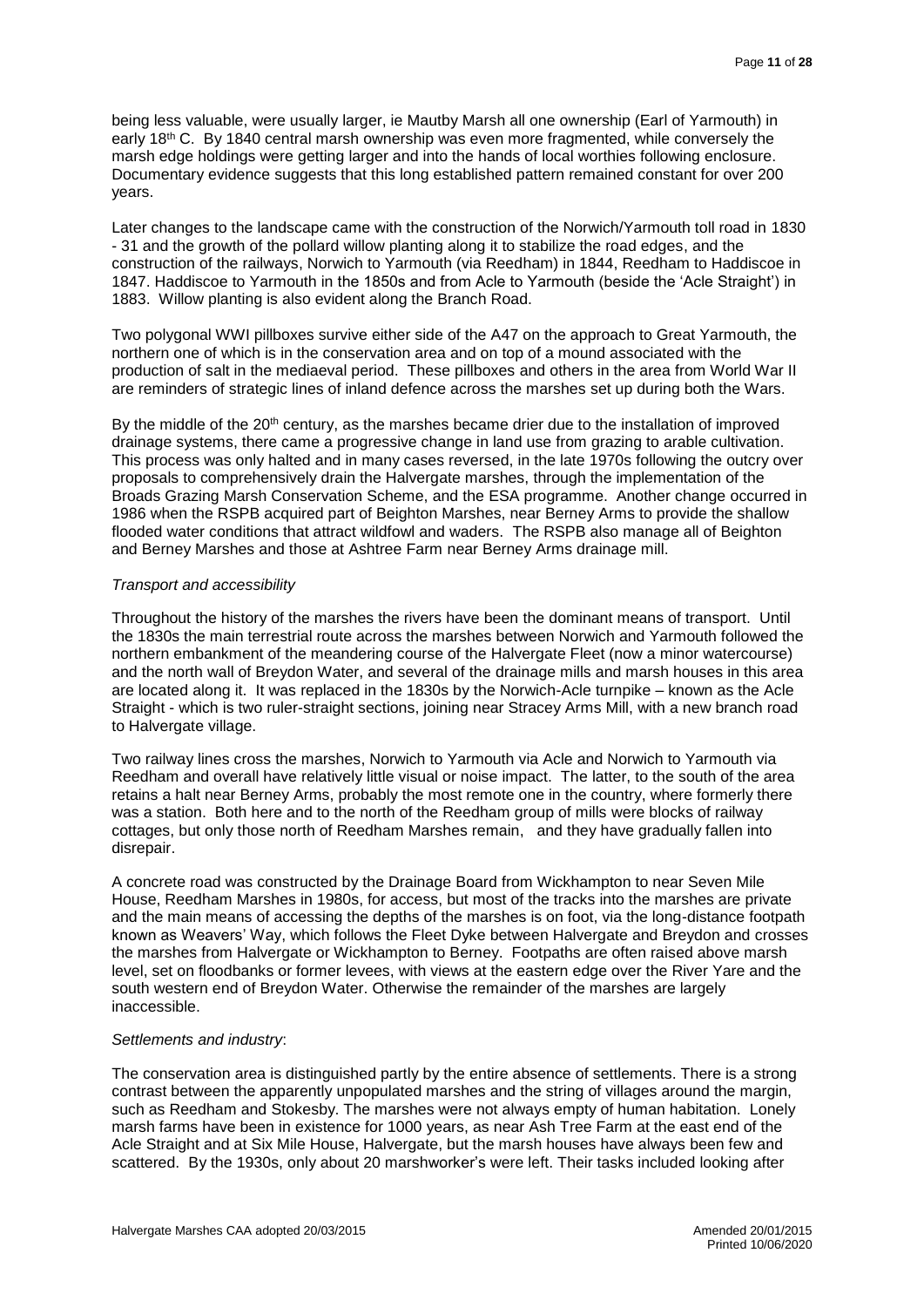cattle, cutting drains, repairing river walls, renewing sluices and tending the drainage mills, plus wildfowling, eeling and making butter.

Settlement along the Yare clusters into two distinct groups, around Seven Mile House on the Reedham Marshes and around Berney Arms. The north wall of Breydon also included a large marsh farm with various cattle compounds and later a mill and cottage as well as numerous houseboats of which only the mill and a fragment of the cottage remain.

The grouping on the Reedham marshes is largely based around the drainage of the area and includes three windmills, a steam engine house and a diesel engine shed as well as the Seven Mile house and some remains of a further marshworker's house. The site was a particularly remote one until the diesel pump was replaced by an electric pump in the 1980s and concrete Internal Drainage Board access roads were built. The mills and engine house have been repaired and a visitor facility created in a partnership between Norfolk Windmills Trust and the Broads Authority with funded through WREN (Waste Recycling Environmental Limited),the Heritage Lottery Fund and Broadland District Council.

Although no longer a visible landscape feature*,* a small hamlet developed at Berney Arms around Thomas Trench Berney's 19th century Reedham Cement Works which at one time included 11 dwellings and a chapel. Berney Arms Mill (the tallest on the Broads) formed part of this complex and survives along with Ashtree Farmhouse and the Berney Arms Public House. Berney Arms Mill was dual purpose – drainage in winter and grinding clinker, made from a mixture of chalk (brought down from Whitlingham by wherry) and clay from Breydon Water or Oulton Broad, kiln-baked and ground to a powder to make cement, in summer. Berney Arms Mill is in the care of English Heritage and Ashtree Farmhouse has been extended and turned into three dwellings by the RSPB who are now a significant presence in this area, controlling a number of the marshes to the north of this area as a reserve. This has created change in the landscape as a higher water table is maintained, wet scrapes are created and a number of small wind powered pumps have been introduced, designed to do the reverse of the job of the traditional mills and instead lift water onto the marshes.

This section of the Bure is, like the Yare, heavily embanked. There has in the past been a greater connection with the settlements to the north of the Bure with former crossing points at Stokesby, Runham and Mautby. A number of mills and potentially early settlement sites are situated along the Bure usually corresponding with the 'Mile House' locations. The valley sides and settlement edge to the north are visible and the mills combine visually with those on the north side of the Bure although the floodbanks mean only the upper part of the mills are visible across the river. At the north-western extent of this area is Tunstall Dyke, formerly connecting the Bure with Tunstall upland. The navigation apparently survived the building of road and railway across its route as provision was made to allow wherries underneath, however its use still died out in the late 19<sup>th</sup> Century. The waterway is now dry and overgrown, its staithe house and buildings gone, but two mills remain, one to either side, although a plantation immediately west of the dyke limits their landscape contribution.

#### *Drainage mills in the Halvergate Triangle*:

There were sites of more than 240 wind-powered drainage mills in Broadland, of which around 20 were still in use in the 1930's. They were gradually replaced for draining the marshes over the next two decades as diesel and electrically powered pumps came into widespread use. The structures for the most part gradually fell into disrepair, although some were lost as a result of fire or storm events. Drainage mills in various states of repair can be seen at 72 sites across The Broads area.

Halvergate boasts the greatest concentration of wind powered drainage mills in Britain. Adopted on a large scale from the end of the 18<sup>th</sup> century, they were arranged in groups along the various watercourses and drainage levels. Faden's map of 1797 shows six drainage mills on or close to the Fleet, and by 1884 there were eight mills on the Fleet, seven windmills and one steam pump. This series of drainage windmills moved water from their separate drainage levels into the Fleet which in turn drained into Breydon water via a sluice and from the 1930s, a diesel pump. The marshworker's houses were generally built close to the mills, so small groups of buildings can be seen on the river or drainage channel bank, often with an associated clump of trees and/or shrubs. The Fleet was also an area of settlement for a series of marsh farms, from which the mills were later run, established along it. This was the situation until the mid to late 1940s when the introduction of an electric pump and the reduction of the Fleet to a lesser drain, meant the windmills and marsh houses were gradually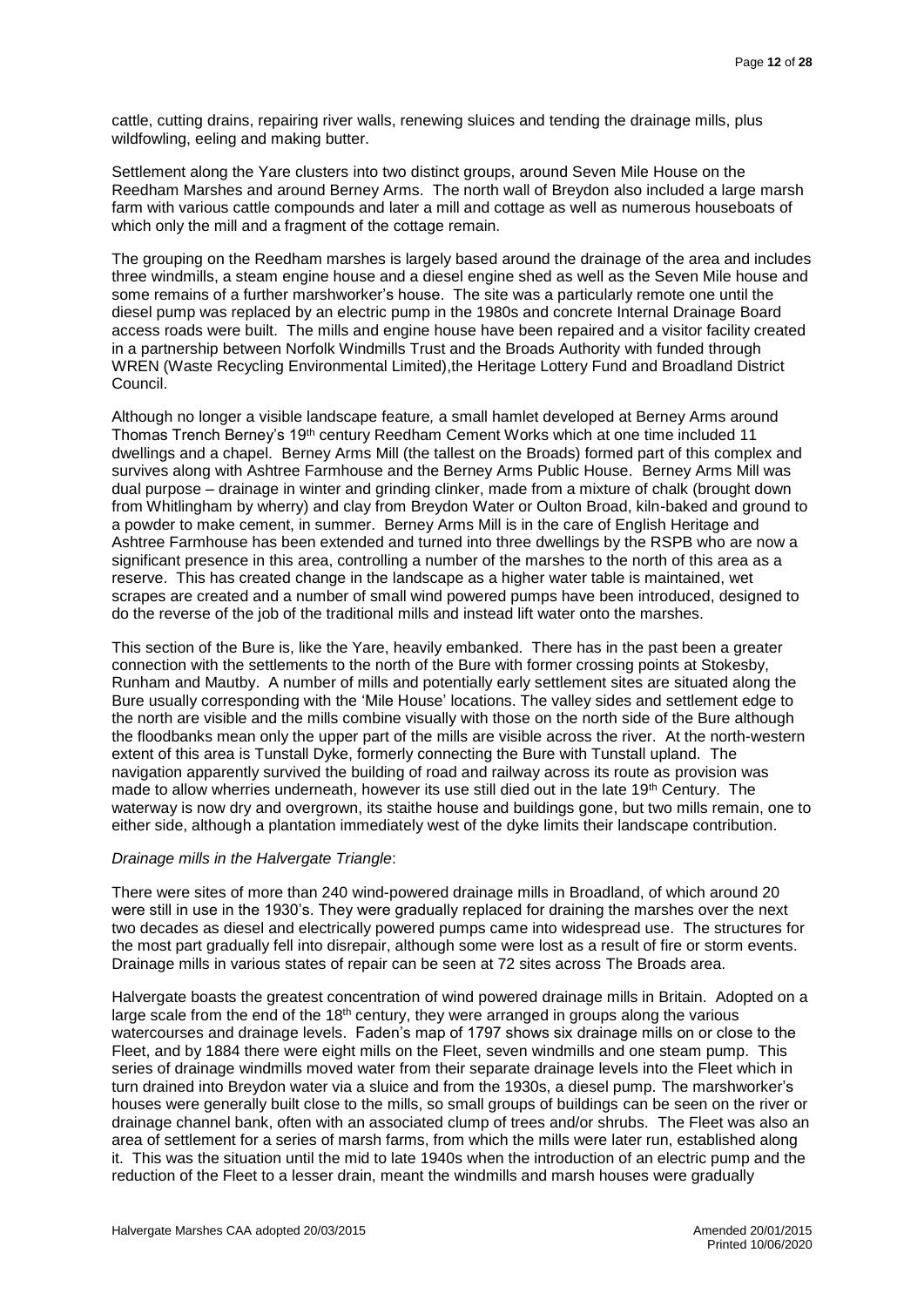abandoned. In the following years, derelict and demolished buildings became a feature of this area, as with much of Halvergate. The situation is now somewhat reversed with two of the four surviving marshworker's houses now permanently occupied, the fourth as a holiday home and the rubble heap of a fifth remains. Four of the Fleet mills survive, two are largely restored, one is protected and only one remains derelict.

Although all the mills are redundant from their original function, (since the installation of the electric drainage pump at Breydon) some brick towers still house diesel or electric pumps. The mills punctuate and add variation to the extensive flat grazing lands and are a reminder of human influence on the land through the draining of the land to improve the grazing.

Many drainage mills have escaped dereliction through the auspices of private owners, the Broads Authority, the Norfolk Windmills Trust, Norfolk County Council and the Pump Protection Scheme in the 1980s, although there are a large number still needing repair and conservation on the Broads Authority at Risk Register. Brief descriptions of the existing drainage mills are contained in Appendix 1.

#### *Vegetation and wildlife*

The vegetation of the marshes is important both economically – for the survival of the grazing cattle and sheep – and also in terms of biodiversity, for both flora and fauna. The narrow bands of woodland and unimproved pasture on the poorly drained peaty margins give way to the expanse of better quality pasture on the better-drained main marsh. Variations in local topography and drainage within each level lead to considerable variation in the pasture species, which contributes to the variety within the marshes at closer inspection. Floristically the dykes act as a refuge for plants that may be in decline in the broads, for a variety of reasons, and also harbour rare invertebrates.

The marshes themselves provide important habitat for a wide range of birds, particularly on Berney Marshes. There is very little upstanding vegetation on the marshes, as the dykes act as fences and field boundaries. This contrasts strongly with the woodland along the upland margins. Such tree and shrub vegetation as there is can be divided into several types:

- clumps of trees and shrubs associated with marsh houses, often on slightly raised areas on river banks;
- carr woodland in damp peaty areas on the marsh fringes, notably on peat islands between Reedham and Wickhampton, consisting of sallow, willow, alder and some hawthorn (with a noticeable transition from wetland to drier species as one travels out from the marsh edge) (examples are Park Carr, Ashyard Carr, Decoy Carr and Drovers Carr, all pre 1797, with the northern woodland, such as Wiggs Carr and Engine House Carr dating from the early 19<sup>th</sup> century);
- strip woodland on the 'cliffs' (the former estuary edge) to the south and east; and vegetation along the tracks across the marsh – either self sown, extending out from the blocks of carr woodland or pollard willows. Carr woodland has also established on areas of former common land enclosed in 1802 – grazing prior to this would have prevented any woodland developing, so Hospital Plantation and Engine House Carr, both in Halvergate parish, are definitely 19<sup>th</sup> century in origin
- pollarded willows, especially along the A47 Acle straight and Branch Road, are distinctive but not of any great age, dating from after the construction of the toll road in 1835. While they filter the immensity of the wider landscape and provide a frame of reference from which to judge distances, from within the marshes they are often ineffective in screening traffic and offer a rhythmic silver-grey pattern that is at odds with the less ordered 'natural' landscape in the fore- and middle ground. The individual trees are planted on the verge immediately above the top of the ditch and are planted partly to consolidate the ditch/road interface.

Nesting birds are found on the sides of the dykes or in grassy tussocks on the marshes in summer: mute swan, shoveller, oyster catcher, lapwing, redshank and yellow wagtail; Most wildfowl graze the grass and roost on nearby broads, while waders feed on invertebrates in shallow flooded areas or on Breydon mudflats, then roost on the quieter marshes. The marshes are also a feeding and roosting bird habitat during winter, bean geese, Bewick and mute swans, widgeon, mallard, teal, golden plover, lapwing and snipe are common visitors. (see Appendix 1).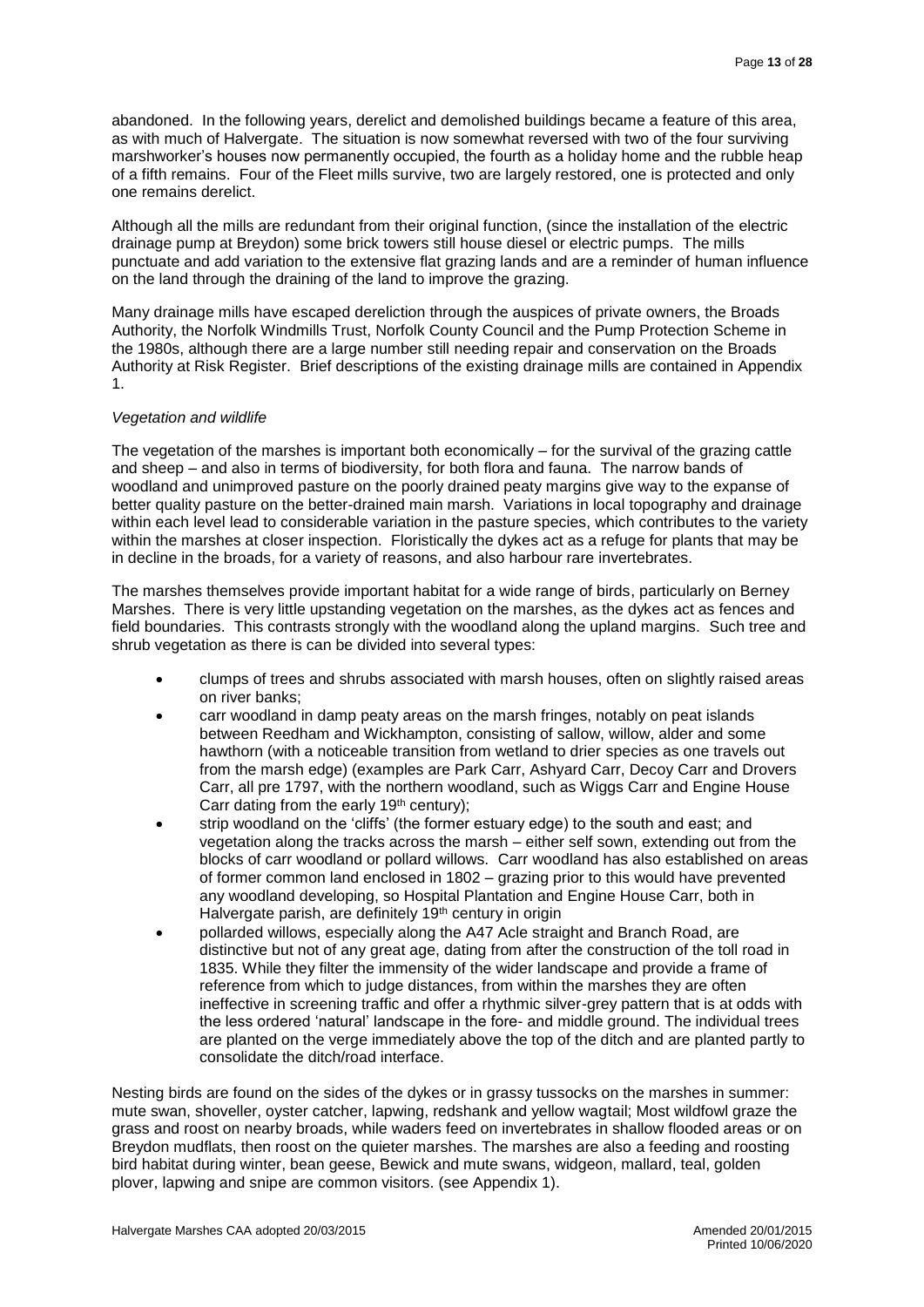#### *Views in and out*

Extensive views into the conservation area are obtained from most points on the periphery of the wider marshes, and from internal points such as the rivers (from boats or footpaths on floodwalls), drainage mills (where open to the public), the railway lines between Reedham and Yarmouth and Acle and Yarmouth and from the A47. The marshes are so extensive and undifferentiated within the wider landscape that the main points of reference are external – the vegetation on the floodplain margins and landmarks such as Caister water tower – rather than internal. Only the drainage mills provide internal reference points.

The effects of new development on the *skyline* of the landscape should not be underestimated. This is particularly relevant to the design and siting of any large scale development, such as renewable energy schemes, both within and outside the Broads executive boundary.

An intermittent boundary of carr woodland lining the edge of the floodplain on the western boundary, restricts much of the views out, although buildings sited on particularly high ground, such as at Hall Farm, Reedham, are visible outside the conservation area and outside the Broads Authority Executive area.

Visual impacts affecting Halvergate include the new Scroby Sands Wind farm to the east; the built development of Great Yarmouth and Caister - most visible of which is that of a large industrial nature. The pylons and industrial type settlement of St Olaves are also visible across the Haddiscoe Island. Despite these, the sheer scale of the marshes is such that the impacts from outside can be lessened, depending on the distance of the viewer. Within the area the main source of visual intrusion is traffic movement on the A47 and also lighting around Stracey Arms/Branch Road junction. The pollarded willows which could offer some screening of road movements have become discontinuous.

The scale of Halvergate Triangle is such that from within the marshes, views are available over long distances of up to 8km.

#### *Halvergate landscape character analysis*

Halvergate is the epitome of extensive drained marshland/grazing marsh, criss-crossed by water-filled dykes, the rough and varied texture of the fen and grassland vegetation extending to the horizon under a vast sky, apparently without interruption. Short, steep generally vegetated slopes form its margins, a relic of the former estuary boundary and a clear delineation of its boundary with adjoining areas. This vegetation is either patchy carr woodland on the damp marsh fringes along the western and northern edge or woodland strips on the 'cliff' edges of the southeast.

It is a level landscape, but not a smooth one, consisting of land reclaimed from the former estuary and requiring constant drainage. The pattern of drainage dykes and river has little visual influence, except where individual trees or small groups of sallow provide vertical punctuation. Neither the river and dyke walls nor the line of the Norwich-Yarmouth railway detract from the overall horizontality of this landscape, although they occasionally provide a minor point of reference, a middle ground amid the vastness. The drainage mills provide the only significant vertical elements, but otherwise the landscape appears to be almost without human intervention, in contrast with the pattern of churches, cottages and farm buildings scattered along the edge of the adjoining landscape areas.

It has an apparently simple, unchanging, repetitive quality, with textural definition and much interest in the detail. It is actually a complex system of dykes and levels, the result of constant human intervention, although these interventions have not significantly changed its overall character since the 16th century. Where grazing marsh has been converted to arable, as in the north western corner around Halvergate/Damgate, or where alien elements have been introduced, such as along the Acle Straight, or impinge, as along the north eastern edge near Yarmouth, the unified character of this landscape is diluted and compromised, even the use of a metal rather than a timber farm gate has an impact in such a simple, elemental landscape.

#### **Haddiscoe Island.**

The Haddiscoe Island part of the Halvergate Conservation Area lies within the valley floor of the confluence of the Rivers Yare and Waveney and comprises of the Langley, Chedgrave, Belton and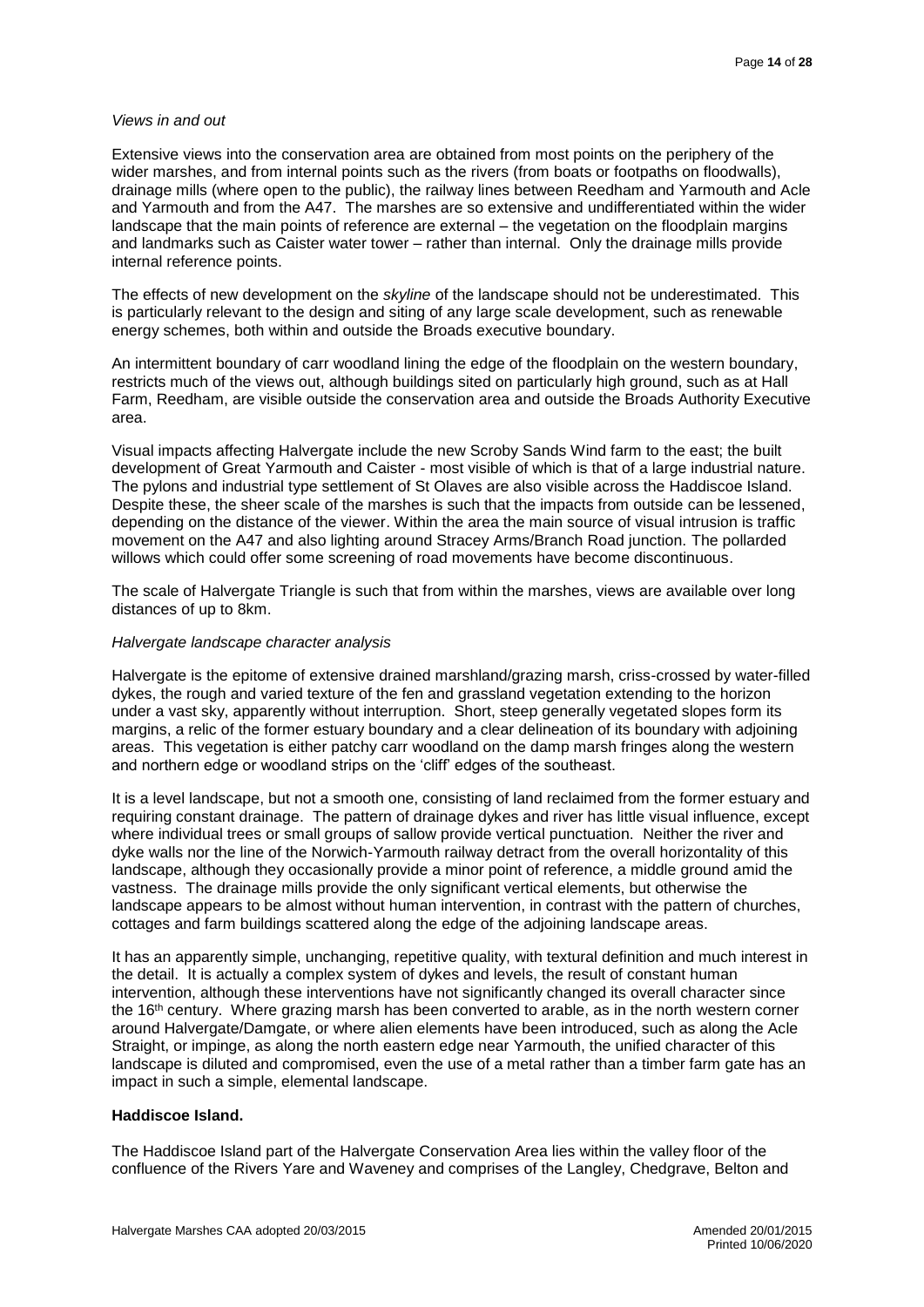Fritton Marshes, including the eastern fringe of the River Yare. It is bounded by the New Cut to the west and the River Yare to the north, from the confluence of the Rivers Yare and Waveney at the southern end of Breydon Water in the north east, extending beyond the River Waveney to include the low-lying marshes up to the upland fringes of the settlements of Belton and Fritton and St Olaves.

As its name implies, the main part of this area is an island, created in the early 19<sup>th</sup> century by the construction of the New Cut, which linked the Yare at Reedham with the Waveney at St Olaves.

#### *Early history*

Finds in the parish include some Neolithic and Bronze Age artefacts, and evidence of remnants of Bronze Age barrows and ring ditches and a group of wooden piles found in marshland to the north in 1958 could have been part of a Bronze Age brushwood causeway. Artefacts are also recorded from the Iron Age, Saxon and Roman periods indicating early occupation of this area.

In 1086, the Domesday Book recorded Haddiscoe as 'Hadescou', an Old Scandinavian name meaning 'Haddr's Wood'. At that time, King William I, Roger Bigot, Ralph Baynard and Robert, son of Corbucon held land in the parish, and freemen, villagers, smallholders, ploughs, pasture, meadow and sheep were recorded.

Outside the conservation area the churches at Thorpe and Haddiscoe date from the 11<sup>th</sup> and 12<sup>th</sup> centuries. Several post medieval houses survive in the parish, although few are within the conservation area, Raven's Hall is one example.

The land-use history of what is now drained marshland is little known, but is likely to be similar to that of Halvergate. Some of the marsh farms may have late Saxon or early medieval origins. At the time of Domesday, sheep probably grazed the saltmarsh that then covered the former estuary during the summer months, giving way over time to cattle.

#### *Later history*

By the early 18<sup>th</sup> century the area was being managed in much the way it is today, and as flood defences and drainage regimes improved, more land became available for longer periods of each year. In the areas adjoining the conservation area, Hardley and Langley marshes were enclosed in the mid to late 17th century, and in 1814 a drainage commission was set up for Thurlton, Haddiscoe and Thorpe next Haddiscoe in as a consequence of Enclosure Awards, although all these are outside the conservation area. In 1869 a Drainage Authority was created specifically to look after Haddiscoe Island, which it continues to do. Prior to 1925 many of the marshes were subject to communal grazing rights for the local parishes such as Raveningham, Chedgrave and Stockton.

The New Cut was opened in 1830 linking the Rivers Yare and Waveney as part of a scheme to allow coastal vessels direct access from Norwich to the new harbour at Lowestoft, avoiding mudbanks in Breydon Water and costly tolls at Yarmouth. In practical terms it was later superseded by the construction of the railway along the same route, but it now provides a valuable route for pleasure craft.

Although predating the New Cut, Faden's map shows four extant drainage mills, the sites of which were established by the late 18<sup>th</sup> century, on the area that became the 'Island', and 2 other sites which no longer exist; two extant mills and two sites beside the River Waveney and one added subsequently. Although none of the 18<sup>th</sup> century mills survive in any recognisable form, the four later mills still standing on these sites are Red Mill or Langley Detached Mill, Six Mile or Chedgrave Detached Drainage Windmill, Pettingell's Mill, and Toft Monks (Detached) Drainage Mill.

Two sites on the Island along the River Yare have been identified as possible early marsh house sites - Six Mile House which burnt down in 1926 and Upper Seven Mile House demolished in the late 1970s. Faden's Map also indicates a mill existed near Upper Seven Mile House.

In 1944 the Langley, Chedgrave and Toft Monks Board built a new road and dwarf wall beside the New Cut, to improve access and alleviate the flooding problem caused by the inadequate height of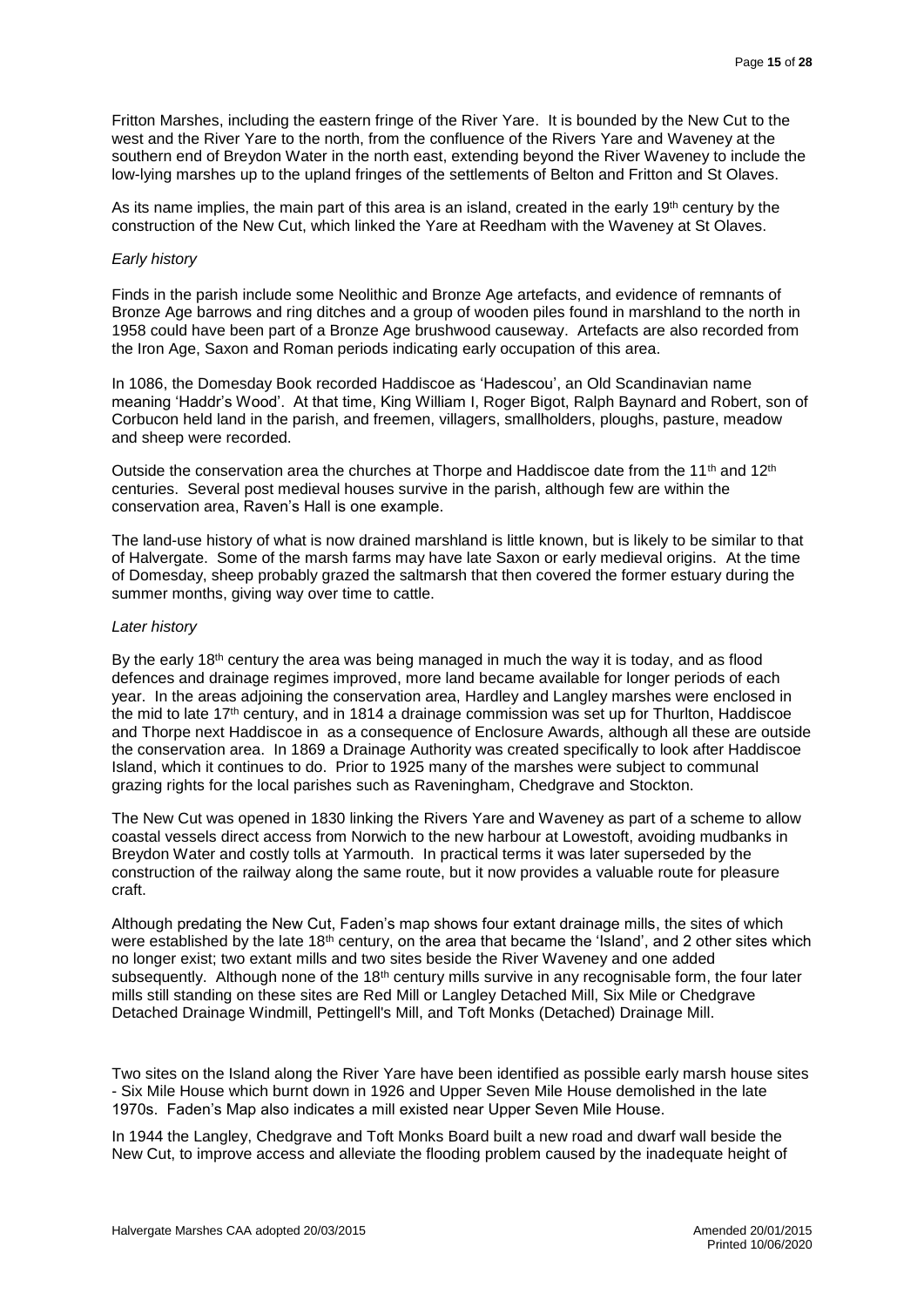the Cut's southern embankment. Until 1948 the Island was drained by one steam engine and four drainage mills, now all privately owned.

#### *Transport pattern and accessibility:*

The two rivers (and later the New Cut) have always been the main transport routes through this area, and there is still no other public access to the western edge of the area, other than the railway station at Berney Arms and the footpath from Wickhampton and Halvergate villages, over the Halvergate Marshes. Although there are footpaths along both banks of the River Yare, the western bank of the Waveney, the northern bank of New Cut and part of its southern bank, the access points to these footpaths are poor.

The current operational railway line which loops south from Reedham then hugs the line of the New Cut across to St Olaves, was opened in 1847. The line through Halvergate, roughly parallel with the river Yare, is barely noticeable from this area except as a slightly more regular horizontal line, but trains on it are visible from Burgh Castle. There is a dismantled railway roughly parallel to the course of the Waveney, but inland, which impinges slightly on Belton Marshes.

There is a complete absence of roads within the area: vehicular access from the A143, between Haddiscoe Cut Bridge and the St Olaves Bridge, is limited to those working on the Island. The only formal public access is the 9 mile walk around the its perimeter and access tracks other than that beside the New Cut follow old creeks and watercourses or the bank of the Waveney.

#### *Buildings and settlements*

Although there are no settlements in this part of the conservation area, a few isolated scattered dwellings survive, but developments on the fringes have an influence on its character. Outside the conservation area, two buildings at Burgh Castle are local landmarks: the Gariannonum Roman fort is the most striking, set on the low cliff edge above the marshes towards the apex of Haddiscoe Island, where the Waveney curves in to the upland edge. It is surrounded by grassland, with a thick fringe of woodland along the cliff edge overlooking the marshes, its circular bastions and large sections of tall walls stand out as significant features visible for some distance. In turn, there are extensive views of the marshes from the monument, the former river estuary clearly discernible. The other landmark here is the round flint tower of the church at Burgh Castle on the eastern upland edge, partly screened by vegetation.

South of Burgh and set well back on the upland, the caravan parks and holiday villages of Belton extend to the boundary of the conservation area and are visible from within it, the suburban character in contrast to open nature of the marshes. Beyond this, woodland and a large expanse of coniferous plantation, Waveney Forest, terminate long views to the east providing a green fringe to the Island. A distinctive feature of this section of the river Waveney is the exceptional width of reed ronds. These areas between the river and the river embankments provide an area of washland and were periodically grazed in the past. Today they provide an expanse of clean looking reedbed, part of which is cut commercially from a base near Pettingells Mill, one of two mills located along this side of the Waveney. The drainage mills are a feature on both the Waveney and Yare boundaries together with those visible across the rivers.

At the south eastern edge of the area, St Olaves is dominated by the road bridges over the Waveney and the New Cut, with a range of water and transport related development to the east of the river, backed by extensive woodland. Riverside chalets and boatyard buildings line the Waveney to the north of the A143 in a range of styles, not all of them sympathetic to the Broads landscape, especially in their external detailing, where materials more appropriate to an urban environment have been used. Beyond, to the west of the river. Priory Farm is next to the remains of a 13<sup>th</sup> century Augustinian priory.

The south western boundary of the Island is formed by the relentlessly straight New Cut waterway, contrasting strongly with the sinuous form of the two rivers. As a feature the Cut is not visually appealing but is a significant piece of engineering. The Cut appears noticeably higher than the surrounding land, presumably resulting from land shrinkage. A partially concrete road runs parallel with the cut on the island's interior and provides access to the two marshworker's dwellings on that side. The railway line, built later to the west of the Cut is not readily visible from the island. Vast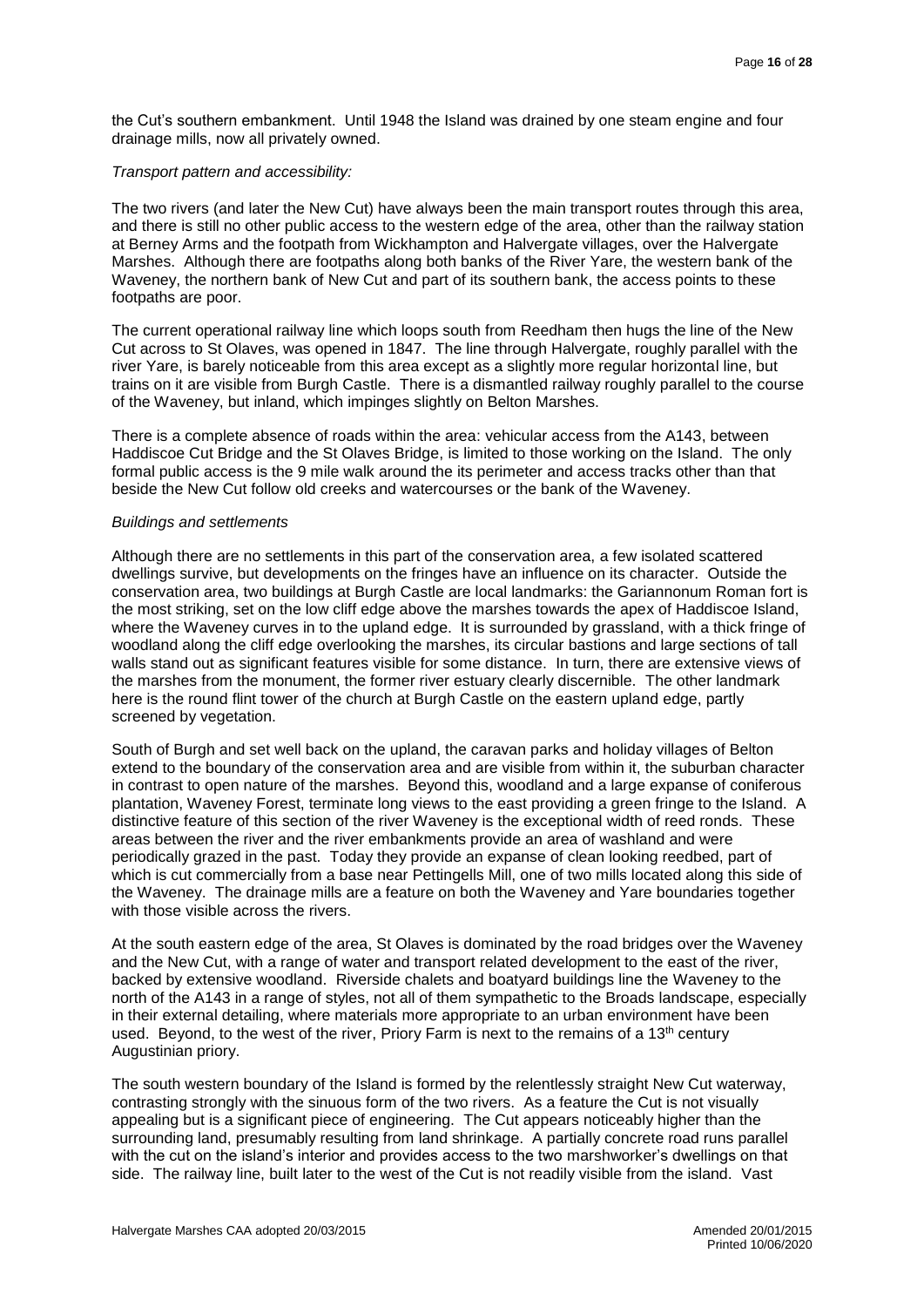pylons cross the marshes where the Waveney and New Cut are closest near to the entrance of the Island. The combination of New Cut, access under the Haddiscoe flyover and the industrial nature of part of St Olaves creates a rather bleak functional feel to this part of the Island.

The side that borders the Yare is more open although views are somewhat restricted by the floodbanks both sides. At the northern tip of the island is Langley Detached Drainage Mill and Raven Hall, one of the few post medieval houses that survive, is a redbrick and thatched house dating from around 1700, but mostly of the 18<sup>th</sup> century. The collection of buildings around Berney Arms including the mill, public house and Ashtree Farmhouse are all clearly visible across the river, as are the group of house, mills and engine houses on the Reedham Marshes.

#### *Drainage mills on Haddiscoe Island*

Four drainage mills and one steam engine survive on the Island all of which were working into the 1940s. These are Toft Monks, Langley Detached , Pettingells and Six Mile House. The latter two are semi-derelict, the former two have been converted to holiday use. Near Toft Monks mill there is also the remains of a 'Humpback' vertical steam engine made by the firm of Smithdales which, although broken and incomplete is a rare survival. The land is now pumped by two electrically powered pumps. There are four other mills in this part of the conservation area, all to the east of River Waveney, Black Mill on Belton Marshes, and Caldecott Mill, Fritton Marsh Mill and St Olaves Mill on Fritton Marshes. Descriptions of these mills are included in Appendix 2.

Other sites of note include former ferry crossings from Fritton Staithe on Waveney and Seven Mile House Reedham Marshes, where it is likely that flat-bottomed boats could be used to transport cattle and Seven Mile House/ 'Pettingill's' with another old house and which is probably an older site.

#### *Vegetation and wildlife:*

Haddiscoe contains an important and extensive marsh dyke system. The vegetation of the ronds bordering the Island is saltwater, reflecting tidal influence, dominated by sea lavender and sea aster in the north east, grading to sea arrowgrass and sea rush towards the southwest and then to brackish reedbed further south; on the Waveney the gradation from saltwater to brackish vegetation occurs approximately opposite the northern edge of Waveney Forest, with a more varied mix of saltmarsh, brackish reedbed, managed reedbed and regenerating reedbed, all of which support a wide range of vegetation and wildlife. Recent flood defence works have moved the flood banks away from the river to allow the gradual development of 'soft defences' with saltmarsh and reedbed vegetation taking their place.

The dyke habitats are not botanically diverse, with relatively low numbers of aquatic plants compared with the freshwater systems elsewhere in the Broadland area. However, the marginal vegetation is of interest particularly where recent management has taken place, with hairy buttercup rapidly colonising bare ground. The dyke network provides an important refuge for the declining northern water vole.

The tussocky grassland of the marshes, as well as providing grazing for large numbers of cattle and some sheep, provides habitat for large numbers of breeding and over-wintering birds. The saltmarsh habitats of the Yare and Waveney are suitable for waders and are especially favoured by breeding redshank, while snipe have been frequently observed on the commercial reedbeds on the Waveney ronds. Small flocks of bearded tit use the wider reed ronds on the Waveney, which are up to 200 metres in width and relatively undisturbed. Marsh harriers have frequently been seen hunting over the ronds around Haddiscoe Island and peregrine falcons are commonly seen around the New Cut Bridge. Other commonly occurring bird species include oystercatcher and lapwing.

#### *Views in and out*

From the southern edge of this area the central grazing marshes are framed by the vegetation on the higher land marking the edge of the former estuary, at Reedham and Fritton. Views from roads on floodplain edges are generally filtered or obscured by tall roadside hedges. Conversely, landmarks such as churches are often the only built elements visible above the fringing vegetation. Where views are obtained, larger settlements on the opposite side of the river valley are also partly screened by vegetation, but make a strong contrast with the unsettled marshes. The A143 marks a transition from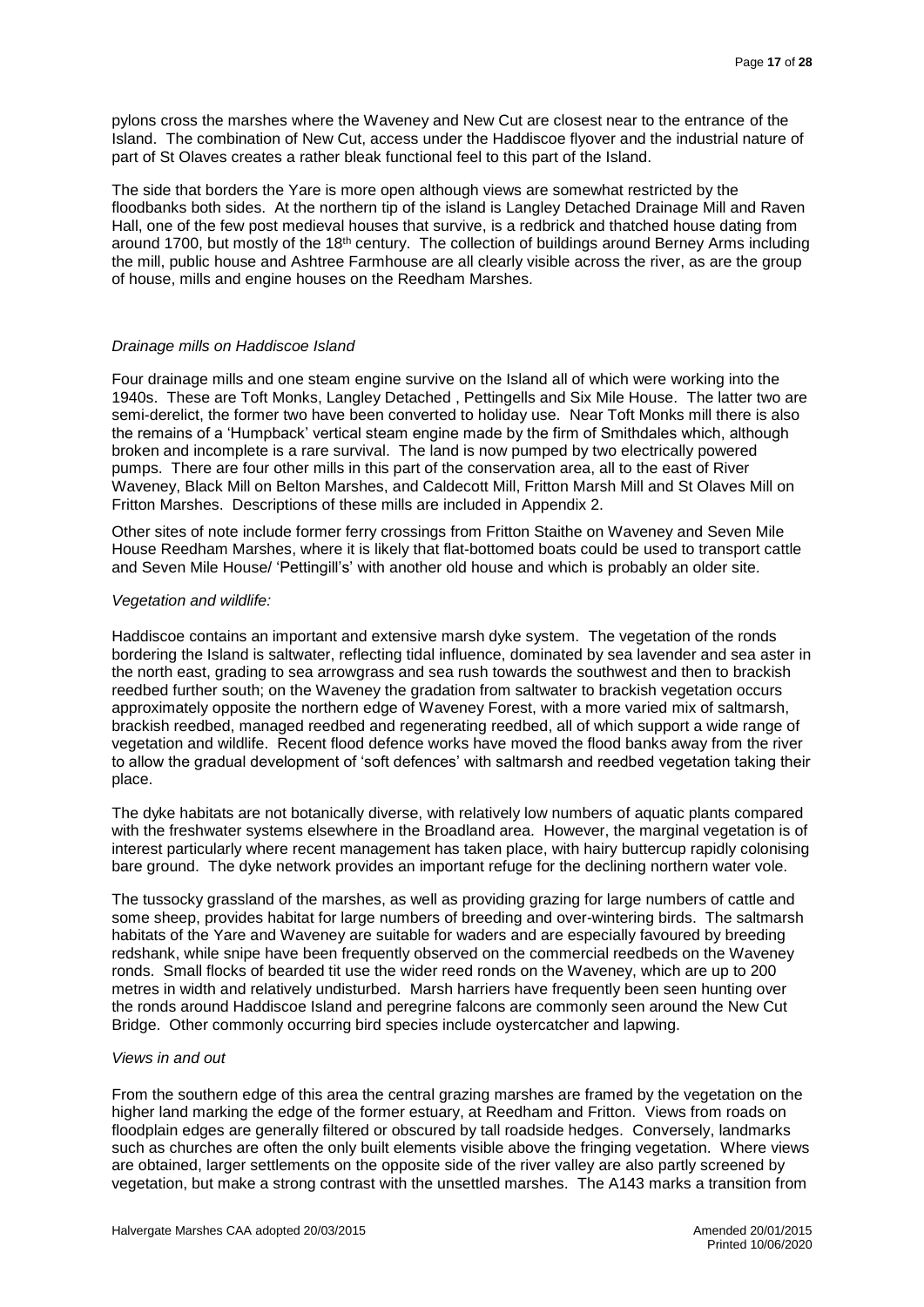the large scale very open marshes to the west to the more enclosed, more obviously managed hedged marshes more associated with settlement to the east.

It is generally a peaceful area, with little disturbance from road traffic or railway engines. Despite the lack of people this is a busy area, with mills, boats, buildings, timber posts in the river, seabirds and cattle, swans on ponds on the marshes – a very animated yet tranquil landscape. From Burgh Castle the view over Haddiscoe Island and Halvergate stretches to the horizon, bounded only by the treed skyline on the distant upland edge. The river and extensive reedbeds provide a foreground, the buildings around Berney Arms on the Yare a focus – otherwise the view is without landmarks and impressively extensive.

Views in are available from higher ground on eastern fringes, from rivers and from footpaths on floodwalls. Otherwise views are generally over this area, which is concealed by the height of the floodwalls. The strategic importance of the ancient military installations at Burgh Castle and Caister are evident from within the conservation area, in particular at Burgh, when looking up at the bulk of the imposing fortifications. Conversely, from the upper level, there are wide open and far reaching views over the marshland areas of the former estuary - on a clear day the true scale & drainage of the area can be appreciated.

The Island has a very enclosed, private atmosphere, perhaps unique in Broadland, with, for the most part, only distant views out towards the surrounding upland. The adjacent marsh blocks are largely invisible behind the river walls. Prominent features include the village of Reedham and Reedham Church, the latter situated on a promontory of land jutting out into the former estuary, and a recent development at Burgh Castle, including a marina complex. The Roman fortification at Burgh Castle is also visible from most points within the Island. Otherwise there is a strong feeling of isolation from human habitation. The conifer plantations of Waveney Forest are extremely conspicuous and, while forming a rather alien feature in a landscape otherwise surrounded by discontinuous woodland cover, also add to the feeling of distinctiveness.

Visually, although relatively low key, the low voltage electricity lines within the marshes provide a 20<sup>th</sup> century note that jars with the timelessness of the marshes themselves. The pylons that cross Thurlton Marshes between Thurlton and Fritton are larger in scale and much more intrusive. The road bridges over the New Cut and the Waveney at St Olaves, and the associated development, are also intrusive. The drainage mills are a significant feature in this landscape – not only those within it but also the 'borrowed' mills on Halvergate which are clearly visible over this level area.

One impression of this area is of the densely wooded eastern margin, contrasting with the more open western edge beyond Reedham.

In common with the Halvergate area, the effect of new development on the *skyline* of the landscape is an important factor in the preservation of the character of the area.

## *Haddiscoe Island landscape character analysis*

Haddiscoe Island is an area of large scale open grazing pasture/drained marshland related to the upland edges to the south east and south. The surrounding river system forms a boundary between this area and the similar marshland of the Halvergate Triangle and Thurlton and Norton Marshes to the south west. The rivers are not major landscape features, but the associated flood walls form a prominent feature, restricting views to the surrounding marshland beyond the rivers and giving the Island an enclosed character on the large scale, although there is an awareness of both the surrounding floodplain marshland and of the River Waveney upland. Buildings and structures on the Yare around Berney Arms and the group of drainage mills on the Yare some 2.5 kilometres to the south west of Berney Arms, together with the series of drainage mills along the Waveney, mark the transition between blocks of grazing marsh, in the absence of other distinguishing features. The wider landscape is framed by the distinct raised edge of the former estuary, especially to the east and south. Haddiscoe Island occupies negative space – from the wider landscape the landform is concealed by the river walls, so that the eye travels over it to the furthest edges of the marsh. In places the regular ditch system offers gleaming slivers of water at right angles to the track, contrasting with the organic sinuosity of the natural watercourses of the area. There is a distinction between the ancient sinuous drainage pattern in the south west and a later rectilinear pattern to the north east. The transport infrastructure of the New Cut and the railway read only as a slightly higher and more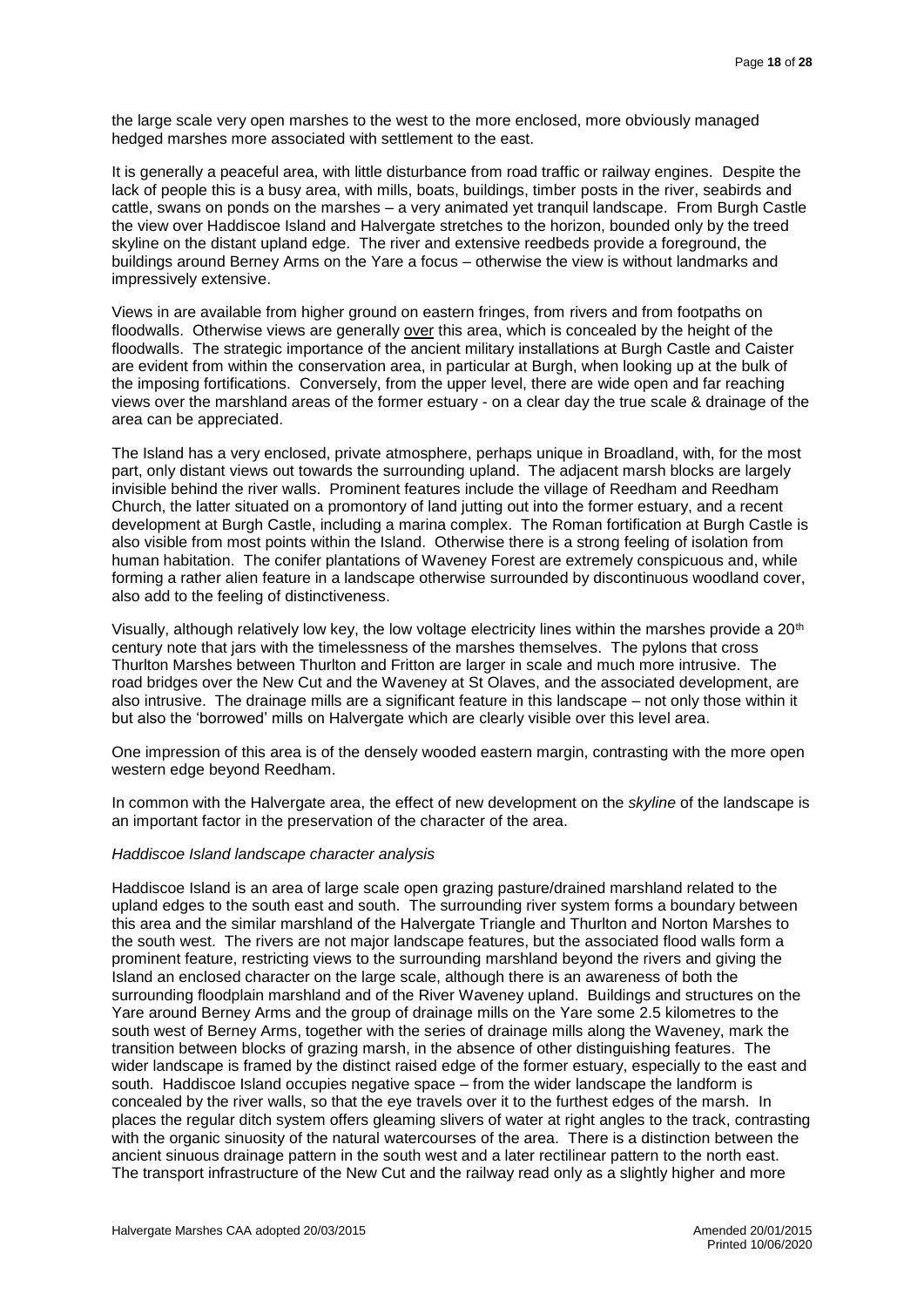level horizontal line within the vastly greater horizontality of the wider landscape, while the massive structure of the New Cut Bridge is obscured from the main part of the Island by the River Waveney wall. The distinctiveness of the area is marred by a series of electricity pylons which cross the Island at its narrowest point and to a lesser extent by several small farmsteads with associated cypress hedging.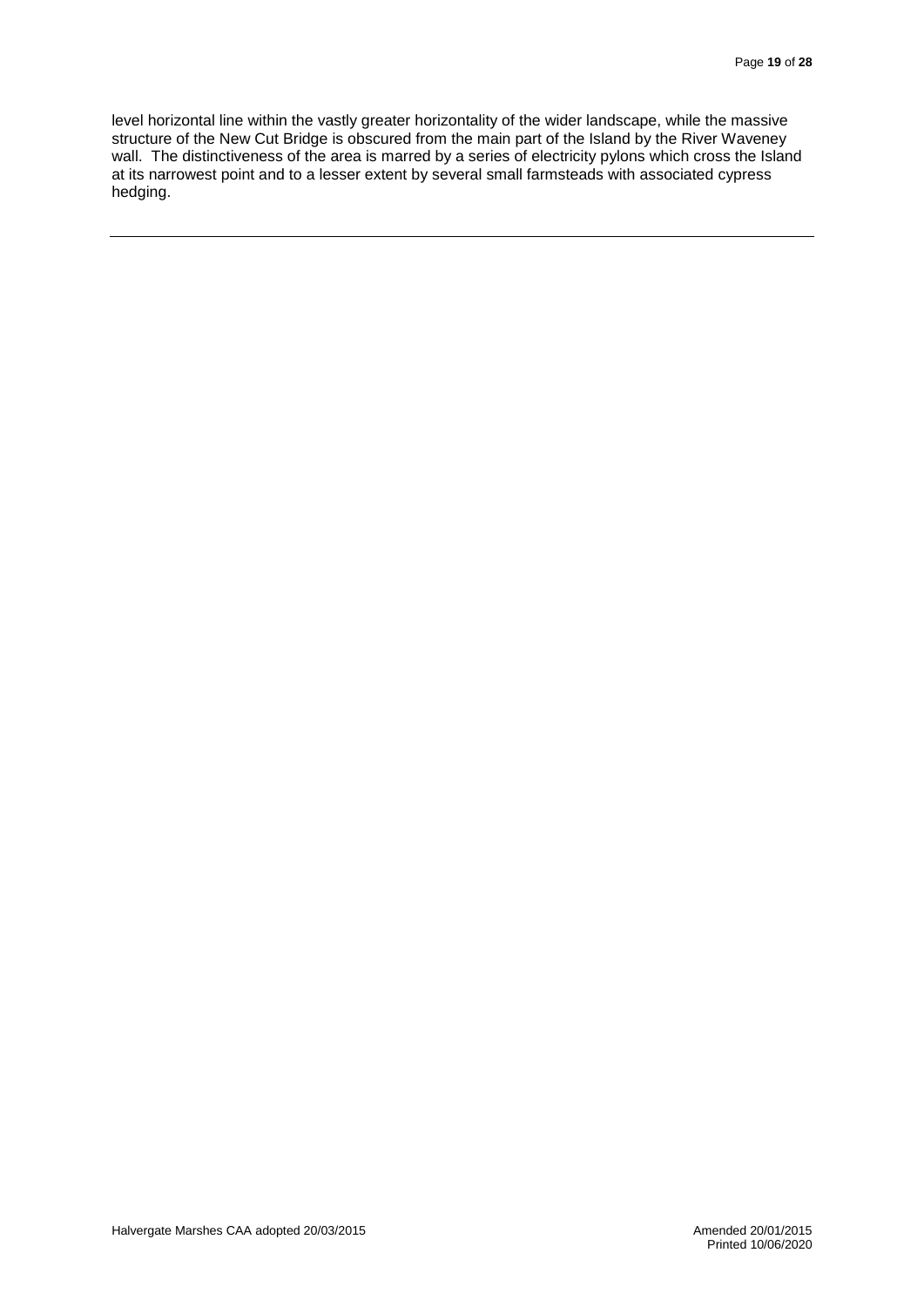# *Issues, pressures, threats & opportunities for Halvergate Marshes Conservation Area*

*Issues, pressures and threats:*

- Conversion of grazing land to arable or other land uses loss of distinctiveness at local and regional level and loss of dyke vegetation. Contrast between apparently unmanaged marsh and the cultivated, man-managed arable fields, especially where combined with roads and traffic, as in the north western corner beyond Branch Road, from which there are views of marsh to the east and arable to the west.
- Agricultural buildings of inappropriate scale, design and materials within the marshland and on the upland edge, particularly where they are not screened by vegetation
- Pylons south east of Haddiscoe Island visible from many parts of the conservation area
- Telephone wires and low voltage power cables providing sagging horizontal lines in the air above the marshes
- Impacts of flood alleviation works
- The potential widening of the Acle Straight
- Continued development around Great Yarmouth and Breydon
- Likelihood of increased scrapes/surface water on marshes to suit particular bird life
- Potential impact of Bure Loop Proposals
- Deterioration/dereliction of structures within the conservation area, principally drainage mills, pumps and marsh houses
- Potential installation of modern water pumping facilities of inappropriate design and materials
- New development on the skyline
- Climate change effects
- Lack of management of pollarded trees along roadways

*Opportunities for improvements:*

- Improving accessibility through providing more footpaths/cycleways
- Improve appreciation and understanding of the area through the provision of appropriate signage and interpretation
- Consider suitable alternative uses for redundant drainage mills where appropriate
- Ensure appropriate level of conservation of redundant drainage mills to maintain the structure, and safeguard their character
- Guidelines for development on the edges of the conservation area
- Consider presumption against major development where it would visually impact on the character of the conservation area
- Removal of overhead lines

# **Conclusions**

The Halvergate Marshes conservation area is one of the distinctive Broads landscape. The panoramic grazing marshes give a sense of openness and remoteness. Big skies, simple skylines, meandering rivers and important nature conservation interest all contribute to the special and unique character of the area. It is a working, rather than a leisure landscape. Although public access by land is limited, the rivers through opportunities for boating and sailing, allow a glimpse into this special landscape.

Halvergate is a powerful reminder of what much of the coastal fringe of the east coast must have been like before the widespread conversion to arable. The combination of marsh and sky continually reflects changes in weather patterns and the seasons, and whilst some may find its character bleak and unwelcoming, to others it epitomises East Anglia. It has a powerful sense of place and distinctiveness and is a true cultural landscape.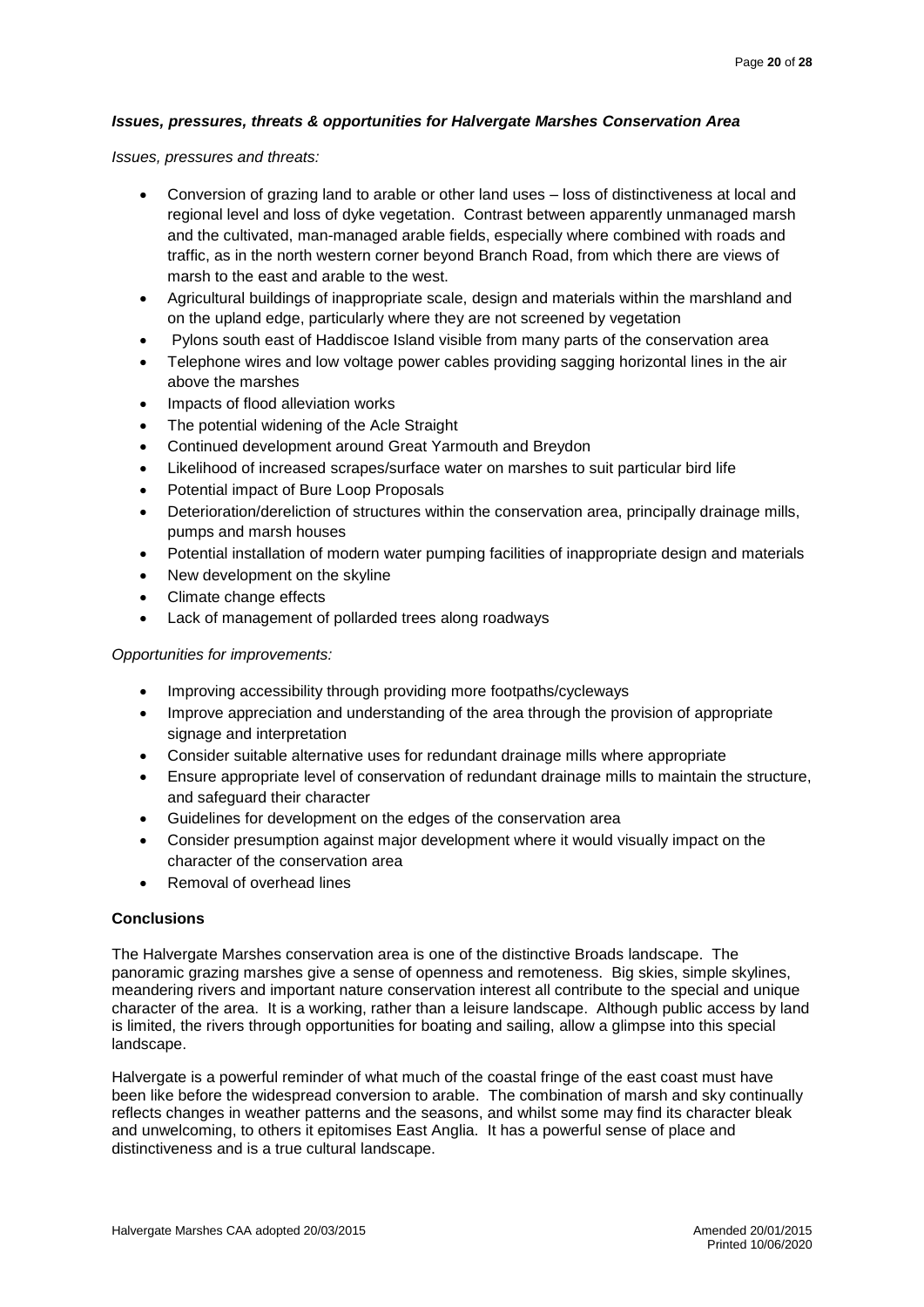Visually Haddiscoe Island is very similar to the Halvergate Triangle, both comprising of extensive grazing marshes, but with its heavily embanked watery boundaries, restricted access and the New Cut, the Island has a distinct identity of its own. Both Halvergate and Haddiscoe are clearly distinguished from the adjoining Breydon Water, a wetland inter-tidal area, and the smaller scale Burgh Castle Marshes.

Despite the continued use and management of the marshes through many centuries, they have survived relatively unchanged. The unique qualities of the area have been recognised by several landscape designations, which are listed in Appendix 4. However, it is a fragile landscape; the characteristics that make it so special could easily be eroded. It is likely that the area will continue to evolve and adapt to existing and emerging pressures and threats, including climate change and a need for increased agricultural productivity. What is essential though, is that future adaptations continue to both maintain and add to the unique qualities of this special place and its relationship to surrounding areas.

#### **The conservation area boundary**

The boundaries to the conservation area are as illustrated on the accompanying map and as described in the text. No changes are suggested to the existing boundaries.

#### **Public consultation**

Consultation with interested parties and organisations will be carried out in accordance with the Broads Authority 'Statement of Community Involvement'.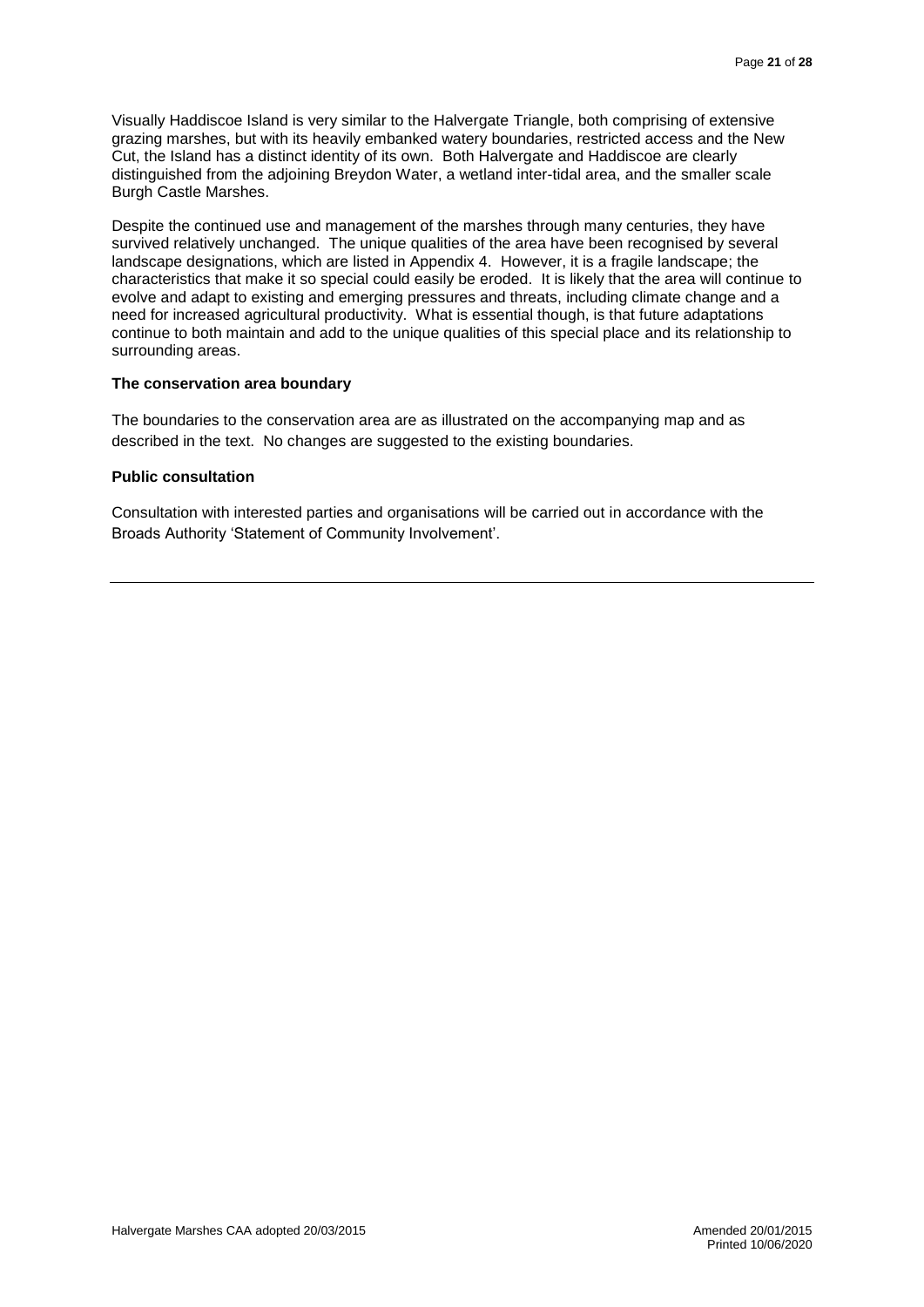# **Appendices**

# **Appendix 1**

## **Landscape designations and biodiversity.**

The biodiversity interest of the area, especially for wintering and breeding birds and plants and invertebrates in the marsh dykes is recognised through national designations.

Apart from the presence of three Sites of Special scientific Interest (SSSI's), the whole area lies within the Broads Authority Executive Area and the Broads Environmentally Sensitive Area, thus recognising its general environmental interest. Together, Decoy Carr, Damgate Marshes and Halvergate Marshes SSSIs extend to 1550ha or over one third of the catchment. A fourth SSSI, Breydon Water, adjoins the drainage district and Berney Marshes RSPB bird reserve, also falls within the catchment. Part of the area is also designated as a Special Protection Area (SPA), Ramsar site and Special Area of Conservation (SAC).

The management of the marshes, through the maintenance of their biodiversity, allows the support of rare species and wetland birds. It is internationally important for the numbers of wintering birds, with Berney Marshes and Breydon currently sitting in the top ten key sites in the UK in terms of absolute numbers with on average, over 100,000 birds using the site.

#### *Internationally important birds:*

- Pink Footed Goose**:** Peak number in Jan of 17,693 (5yr average), 10th in the UK (3500 international imp threshold)
- Widgeon**:** Peak in Jan of 21,532, 4th in the UK (15000 threshold)
- Shoveler**:** Peak Nov of 641, 4th in UK (400 threshold)
- Avocet: Peak Aug of 900, 5th in UK (730 threshold)
- Golden Plover: Peak Nov of 22,304, 3rd in UK (behind the Wash 40,000 and the Humber 29,000) (9300 threshold)
- Lapwing: Peak in Jan of 22,559, 3rd in UK (behind Somerset levels 41,000 and the wash 23,000) (20,000 threshold)
- Black Tailed Godwit: Peak of 1,991 in Nov, 9th in UK. (610 threshold)
- Common tern: Around 185 pairs breed on the tern rafts, but Breydon also sees some 5,650 using the site as a foraging area to feed up in preparation for their migration to West Africa.

## *Invertebrates include:*

Rare: Norfolk Hawker dragonfly Aeshna isosceles, the great silver water-beetle Hydrophilus piceus, a large hoverfly Lejops vittata, small dotted footman Pelosia obtusa obtuse, dotted footman Pelosia muscerda, Fenn's wainscot Photedes brevilinea, the snail Segmentina nitidia.

Noteable: the weevil Hydronomus alismatis, Coenagrion pulchellum, Brachytron pratense, Bembidion gilvipes, Bembidion clarki, Chlaenius nigricornis, Oodes helopioides, Noterus crassicornis.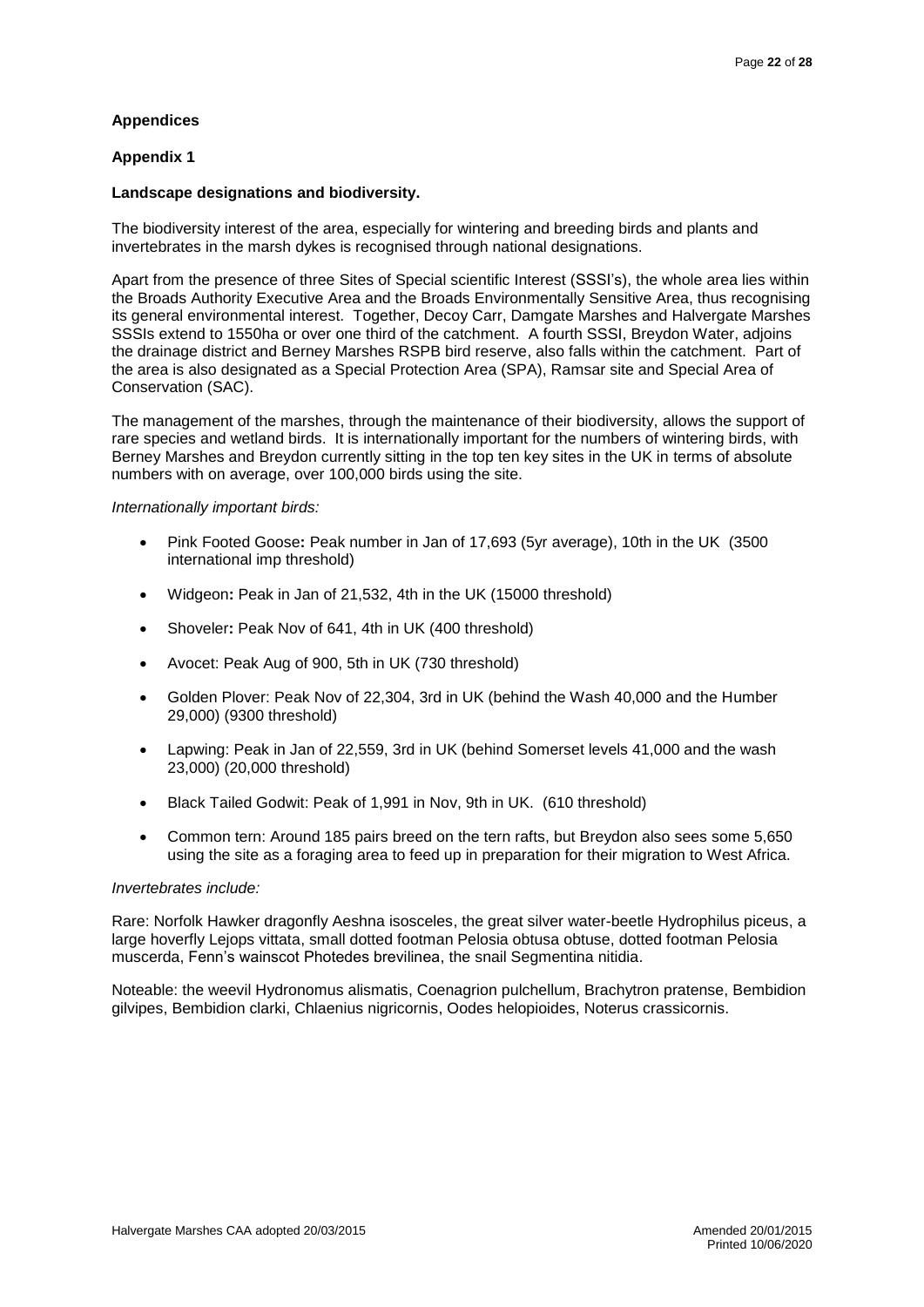# **Appendix 2**

# **Drainage Mills on Halvergate Marshes**

# *RiverYare*:

- Berney Arms Mill/Berney Arms High Mill: tarred brick tower mill of seven storeys with 13 windows, 21 m high to top of cap, the tallest in Broadland; separate scoop wheel. Built c 1865, on site of earlier mills, used for grinding cement or to drive circular saws for the sawmill. Formerly part of cement works, but used solely for drainage from 1883. Function replaced by Breydon Pump in 1949. Now restored and owned by English Heritage. *Associated structures:* Berney Arms Inn at junction of Yare and Waveney, 18th century, with beer delivered by wherry. Only accessible by river or footpath. Berney Arms station: smallest station in Britain, with only one platform. Constructed 1843. Black barn to north est of station, now owned by RSPB. Small modern red brick pump house. Ashtree Farm – red brick, thatched roof (RSPB)
- Cadge's Mill/Batchie's Mill/Stimpson's Mill, Reedham Marshes: shown on Faden, but this building probably circa 1870/71. Tarred red brick tower mill, 11m high, the roof restored by the Norfolk Windmills Trust with a boat-shaped cap, internal scoop wheel removed. Mill has porthole flue holes and semi-circular windows above doors and contains the transformer; the switch gear for the modern electric pump is housed in a new green metal structure beside the mill.

*Associated structures:* Part of a group of three mills – others are Polkey's Mill and North Mill.

- North Mill, Reedham Marshes/Reedham marshes North Mill: probably built circa 1825-40; derelict, red brick shell, no roof, formerly 3 storeys high, now circa 7m high. *Associated structures:* Cadges Mill and Polkey's Mill
- Polkey's Mill/Reedham Marshes South Mill, Reedham Marshes: tarred tower mill, 10m to top of brickwork. Shown on Faden; unknown date for extant building but known that major works undertaken in 1890s. Managed and restored by the Norfolk Windmills Trust. *Associated structures:* Part of a group with Cadges Mill and North MIll
- Seven Mile House (7 miles from Yarmouth along the river) is nearby marsh house. Brick with tile roof, a house on this site shown on Faden ; derelict railway cottages nearby, built in 1844.
- Concrete road between Wickhampton and Seven Mile constructed in 1980s by the Drainage Board.]
- Seven Mile Steam Mill, Reedham Marshes: Adjacent to Polkey's Mill; built c. 1880. A brick built shed, corrugated roof and brick chimney. The only surviving steam drainage mill in this area. Repaired by the Norfolk Windmills Trust and houses an exhibition.
- Seven Mile Diesel Pump, Reedham Marshes: built 1941; last used in early 1980s, as superseded by electric pump and relocated as part of the recent flood alleviation works.

# *Halvergate Fleet:*

- High's Mill, Halvergate (also known as Fred High's, Cotman's Mill, Lubbock's Mill, Gilbert's Mill, Harden's Mill and Carter's Mill): shown on Faden, therefore pre 1795. Present structure built/refitted 1890s, tarred red brick, 2 storey, only 7m high, with external scoop wheel, draining c 200 acres and containing rare 18th century machinery. Worked until 1940s. Adjoining marsh house early 1700s, brick and tile (Marsh Farm and Marsh Cottages) demolished.
- Howard's Mill/South Walsham Mill/ South Walsham detached, South Walsham Marshes: 1768- 1795, mill shown on site on Faden; present structure's origins unknown, possibly c. 1840; tarred red brick tower, c.9.5m high, new cap and fantail, 3 storeys, with doors and windows on each upper level. Retains original ironwork and machinery. Restored 1978-95. *Associated structures:* Marsh Farm, also known as Howard's House or Hewitt's Farm, dates from 18<sup>th</sup>/19<sup>th</sup> century, but is referenced on map of 1768.Marsh Cottages nearby date from late 17<sup>th</sup> or early 18<sup>th</sup> century, on a medieval site, and were formerly known as Walpole's Farm;house of brick with a thatched roof, which stands on a low mound incorporated into the flood wall of Halvergate Creek. The site of Walpole's Mill is still apparent.

## *Halvergate Marshes*

Kerrison's Level/ Kerry's Mill, site 1795 – 1815, modernised in 19<sup>th</sup> century. Four storey tarred red brick tower mill with scoop wheel. Six metal bands: raised (batter changes to cylindrical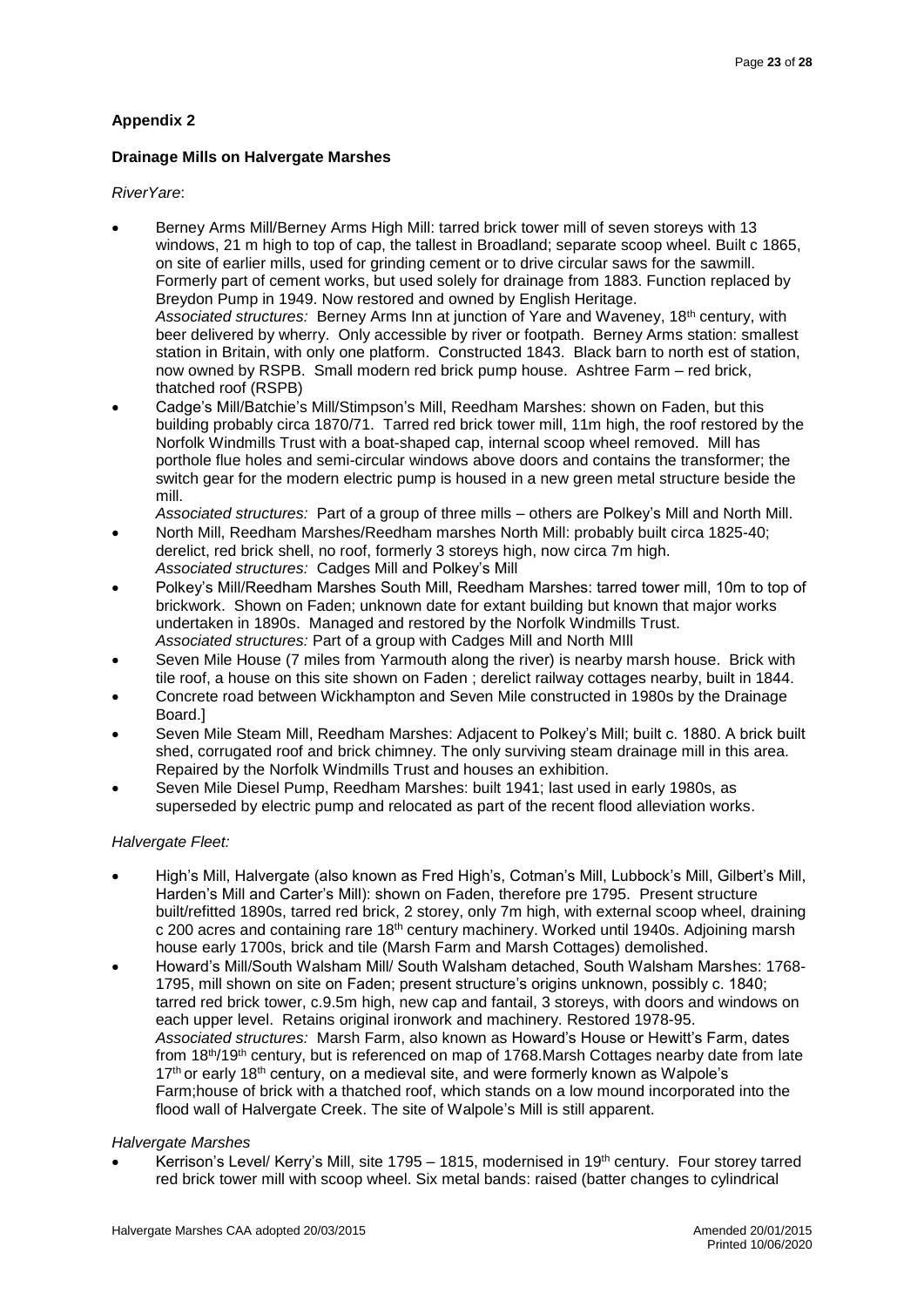section close to top). Height circa 8m to top of brickwork. Restored white, boat shaped cap (Norfolk Windmills Trust) on re-used cap frame.

- Mutton's Mill/ Freddy Mutton's Mill/Manor House Mill, Halvergate (Frothelme's Level): present structure 1830s; 13m high, it is a tarred red brick, 13 m high in 4 storeys with internal scoop wheel, derelict by1940s, now restored. Adjoining manor house which formerly housed two families, probably late Victorian rebuild of a pre 1826 structure,. Also known as Manor Farm and Fishley Manor Farm, on possibly medieval site.
- Stone's Drainage Mill or Kerry's Mill, Halvergate Fleet, Wickhampton marshes: pre 1795 site; present structure pinky-red brick, tarred; probably 1860s, derelict. Marshman's Cottage nearby but not adjacent, with the site of Carter's Mill in its grounds.

## *Breydon Water*

 Lockgate Mill/Freethorpe Mill/Banham's Black Mill/Duffel's Mill/Breydon North Wall – Site 1759 – 1815, present structure around 1877, by Smithdales of Norwich. West bank of Breydon Water. Tarred red brick tower mill with remains of scoop wheel, all iron gearing, four storeys, circa 13.5m to top of cap. All internal machinery but much damaged by fire.

## *Tunstall Dyke*

- Tunstall Smock Mill, Tunstall East Mill: site late 18<sup>th</sup> century, present structure circa 1900, octagonal weatherboard smock mill, re-boarded in 1990s, approx 4m high stump. Had internal turbine pump. Rubble remains of steam engine house adjacent.
- Tunstall Dyke Drainage Mill/ Tunstall West Mill: site 1795-1815;, now an empty brick shell, but retaining its pitwheel/scoopwheel 6.5m high on north west side of Tunstall Dyke.

#### *River Bure*

- Ashtree Farm Drainage Mill South bank. Rebuilt 1912 by Smithdales of Acle. Tarred red brick tower mill, 3 storeys, external 15ft scoop wheel. Contains cast iron machinery and reused material from earlier cloth sailed mill. Lower gearing comes from St Margaret's Mill, Fleggburgh. Last of the Norfolk drainage mills in active use - until around 1953, but rendered inactive by a sudden change in wind direction – replaced by an electric pump in 1949. Restoration completed. *Associated structure:* Ashtree Farm.
- Mautby Marsh Drainage Mill north bank.  $18<sup>th</sup>$  century. Red brick tower, 3-4 storeys, raised (with batter changing to cylindrical section near top) in 19<sup>th</sup> century. 4 patent sails without shutters and white boat shaped cap with gallery, petticoat and fantail, all dating from conversion to house in early 1980s.Mill used to operate external scoop wheel, now missing. *Associated structures:* Adjoining 20th century cottage. Associated farmstead (Mill House Farm). Red brick former engine house. Modern electric pump of Archimedean screw type housed in red brick structure.
- Five Mile House Drainage Mill south bank. Exterior date stone 1849. Medium sized tarred red brick tower, 4 storeys, roofed with temporary aluminium cap in 1988, remains of external scoop wheel and some internal machinery. *Associated structure:* Small modern brick electric pump house by river.
- Runham/Childs Drainage Mill north bank at Runham Swim, built circa 1850s. Tarred squat red brick tower mill with internal scoop wheel (missing). 3 storeys, 2 doors and one window. White boat shaped cap with fan tail. Retains all iron upright shaft and wallower. Probably ceased working in 1937. Restoration started in 1983.
- Runham/Perry's Drainage Mill south bank at Runham Swim, late 19th century. Turbine driven, tarred red brick tower mill. Internal machinery and external turbine pump in situ, new temporary aluminium cap by Norfolk Windmills Trust.
- Six Mile House/Parry's/Lake's Mill south bank. Assumed built circa 1840 1880. Medium sized 4 storey tarred red brick tower mill, no cap, temporary ci shallow pitched roof. Some (dismantled) machinery internally. *Associated structures:* Cottage at Six Mile House Small modern pump house nearby
- Stracey Arms/Arnup's Mill south bank and on A47. Built 1883, restored by Smithdales 1961 and by Norfolk Windmills Trust in subsequent years. Red brick tower mill, 4 storeys, 4 patent sails, white boarded boat shaped cap with gallery and fantail. All machinery inside to drive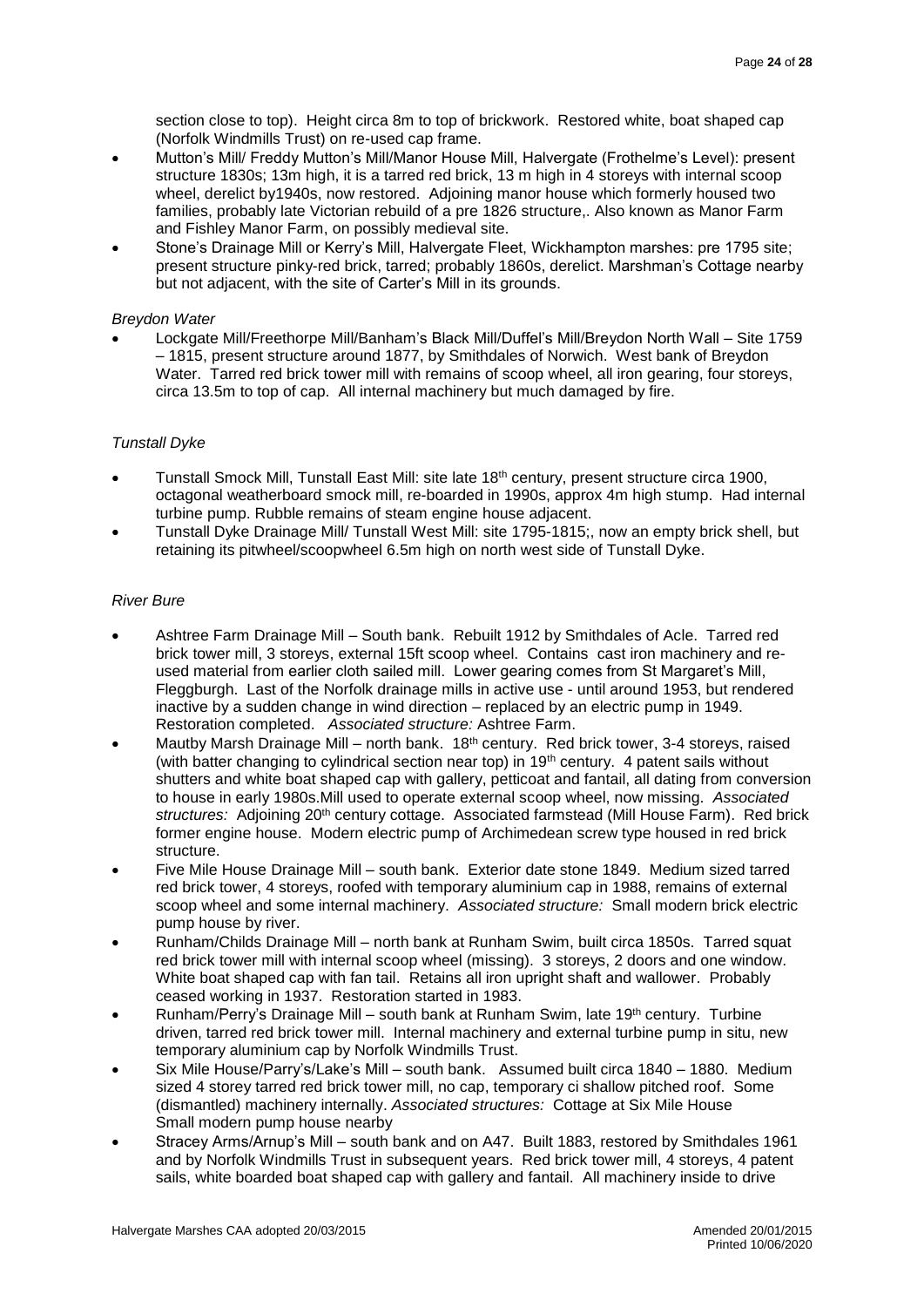external turbine which was replaced by electric pump in 1942. Important as represents final development of Broads drainage mills with extensive use of cast iron. *Associated structures:* Associated cottage (Mill House Farm), now shop,

- Old Hall/Dacks Drainage Mill, Stokesby north bank. Probably erected circa 1795 1825 and was cloth sailed tail pole winded type with scoop wheel. Tarred red brick derelict tower mill shell. *Associated Structure:* Bure Cottage – derelict, formerly thatched Marshworker's cottage
- Herringby Hall Pump House late 19<sup>th</sup> century steam engine house
- Commission Mill early 19<sup>th</sup> century by William Rust. Tapering four storey brick tower with 20<sup>th</sup> century flat roof. *Associated structure:* Commission Mill Cottage – late 18th century, 1 storey and dormer attic, whitewashed brick and thatched roof.

# **Appendix 3**

# **Drainage Mills on Haddiscoe Island**

There are several drainage mills on the marshes in this area, all located around its edges adjacent to the two rivers (there are no mills along the New Cut):

River Yare:

- Langley Detached Drainage Mill, Langley marshes, east bank: probably c. 1840-80. Threestorey red brick tower mill, c. 9.5 m high. Raven Hill (q.v.) is nearby.
- Six Mile House Drainage Mill/ Chedgrave detached, Langley Marshes/Chedgrave Detached, probably 1840-1880, tarred red brick tower, c. 8m tall; no cap. Located between Rivers Yare and Waveney and now isolated in soke dyke following flood relief works.

River Waveney:

- Black Drainage Mill, Belton Marshes, east bank opposite Belton: c. 1830, 3 storeys, unusual curved shape, cap recently replaced no sails
- Caldecott Drainage Mill, Fritton Marshes, east bank between Waveney Forest and Belton. Tarred red brick 3 storey tower mill formerly with scoop wheel. No cap or sails. Temporary corrugated iron roof (Norfolk Windmills Trust)
- Pettingell's/ Pettingell's Toft Monks, Chedgrave Marshes, west bank towards northern end of Waveney Forest: probably erected around 1795 – 1825. Derelict small red brick tower, no cap, with adjoining engine shed. Seven Mile House is nearby but not adjacent
- Toft Monks Drainage Mill, Toft Monks Marshes, west bank: 19th C, 4 storey red brick tower converted to house replacement black rubber effect cap.
- Fritton Marsh Drainage Mill, Fritton Marsh, north bank: circa 1830, derelict tarred red brick 3 storey tower mill. No cap or sails. Low pitched corrugated roof. Upper gearing in situ, also pit wheel and crown. Latterly tractor driven.
- St Olaves Drainage Mill, north bank at St Olaves: site circa 1820, existing mill circa 1810, replaced a smock mill. Black slender boarded square tower on brick and concrete base. Originally peg skeleton frame, later boarded. Cap and scoop wheel identical to Hobb's Mill, Horning.

Other mills located outside the sub-area but visible from Haddiscoe Island;

- $\bullet$
- Berney Arms, west bank: c. 1865, the tallest and one of the largest mills in Broadland– see entry for Halvergate
- Polkeys, Cadges and North Mills see entry for Halvergate.
- Norton Drainage Mill, S.W. of Reedham River Yare.

Other buildings:

- **Seven Mile House, Stockton detached, may be partly early 18th century, occupying a** medieval site as a demesne farm.
- Raven Hall thatched post-medieval building,  $17<sup>th</sup>$  C structure, probably occupying a medieval site. Near Langley Detached Mill.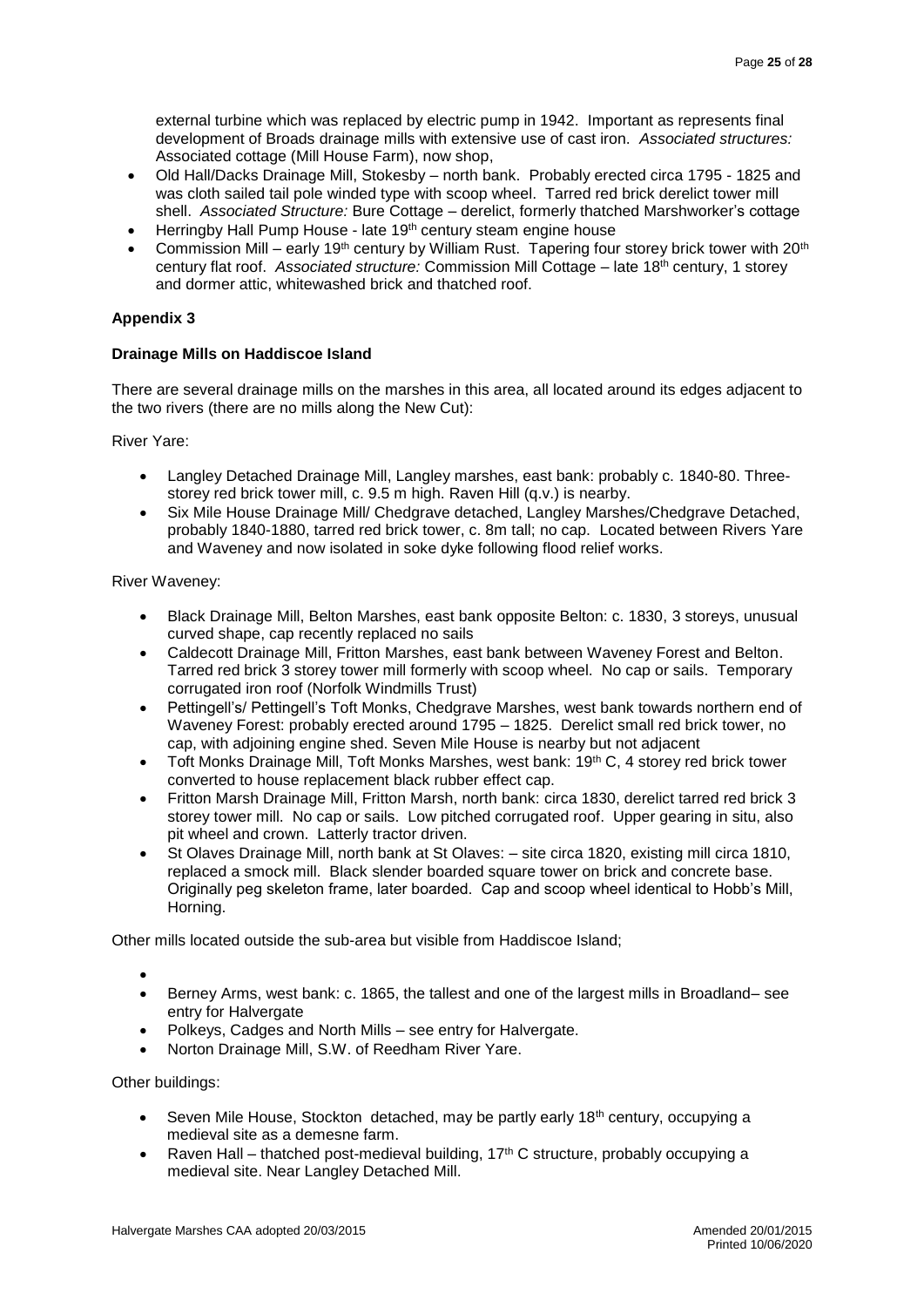- Haddiscoe Church is a local landmark on the southern upland edge. It is a fine round tower Saxon church, a sign of early prosperity in the Waveney valley. The Norman tower door shows continuity after the Norman conquest of 1066.
- Round tower church at Thorpe next Haddiscoe, again a landmark on the upland edge, with a flint tower, thatched roof and a redbrick chancel.
- Thorpe Hall is a rendered 15<sup>th</sup> century house with a red tile roof associated farm buildings and old redbrick garden walls, set also on the very undulating estuary edge.
- Isolated farmsteads along the New Cut of recent construction and surrounded by cypress hedges.

# **Appendix 4**

# **Listed structures and scheduled ancient monuments in the Halvergate Marshes conservation area.**

# *River Yare*

- Berney Arms Mill scheduled ancient monument
- Cadges Mill grade II
- Langley Detached Grade II
- Polkey's Drainage Mill grade II\*
- Six Mile House Drainage Mill grade II

# *River Bure*

- Ashtree Farm Drainage Mill grade II
- Runham Swim Mill grade II
- Runham Drainage Mill (north) grade II
- Commission Drainage Mill grade II
- Five Mile House Drainage Mill grade II
- Mautby Marsh Drainage Mill grade II
- Six Mile House (Perry's) grade II
- Stracey Arms Drainage Mill grade II\*

# *Wickhampton/Halvergate/South Walsham Marshes and Halvergate Fleet;*

- High's Mill grade II
- Howard's (South Walsham) Mill grade II
- Kerrison's Level Drainage Mill grade II
- $\bullet$  Mutton's Mill grade II\*
- Stone's Mill grade II
- Lockgate Mill grade II

# *Tunstall Dyke*

- Tunstall Dyke Drainage Mill grade II
- Tunstall Dyke Smock Mill grade II

# *River Waveney*

- **Belton Black Drainage Mill grade II**
- Caldecott Drainage Mill grade II
- Fritton Marsh Drainage Mill grade II
- Pettingell's Drainage Mill grade II
- St Olave's Drainage Mill grade II\*
- Toft Monks Drainage Mill grade II

## *Others;*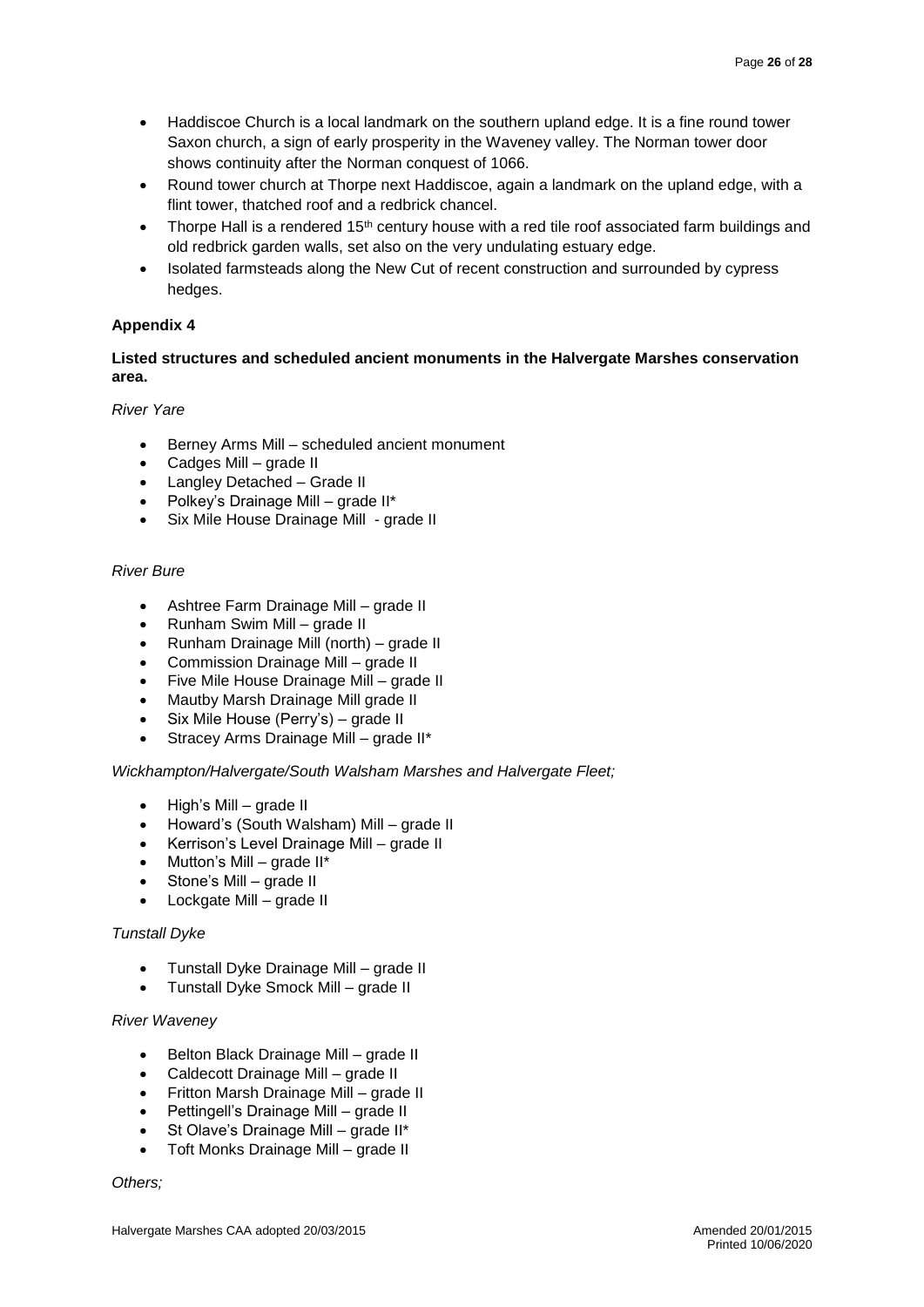Raven Hall – grade II

# **Appendix 5**

# **Landscape and ecological designations**

The landscape is protected by:

- Broads National Park designation
- Broadland Ramsar
- Breydon Water Ransar (includes part of south of Halvergate)
- Breydon Water SPA (includes part of south of Halvergate)
- Breydon Water SSSI (adjacent to area)
- Broadland SPA
- The Broads SAC
- Broads ESA
- Breydon Water LNR (adjacent to area)
- Halvergate Marshes SSSI
- Damgate Marshes, Acle SSSI
- Acle Lands Trust (Nature Reserve)

# **Appendix 6**

#### **Sources and references**

- The Norfolk Broads, A landscape history, Tom Williamson, Manchester University Press 1997
- Landscape Character Assessment, Broads Authority, 2006
- Landscape Sensitivity Study for Renewables & Infrastructure 2012
- The Land Use, Ecology and Conservation of Broadland, Martin George
- National Planning Policy Framework, 2012, DCLG
- Planning Practice Guidance for NPPF, 2014, DCLG
- Understanding Place, Conservation Area Designation, Appraisal and Management, English Heritage 2010
- National Heritage List for England
- Norfolk Heritage Explorer
- The Buildings of England, Norfolk: Norwich and North-East, Nicholas Pevsner and Bill Wilson

## *Appendix 7*

*Broads Authority Guidance leaflets*

- Keeping the Broads Special
- Do I need Planning Permission?
- How do I apply for Planning Permission?
- Building at the Waterside A guide to design of waterside buildings in the Broads Authority area
- Environment and Landscape How do I plan and manage trees and scrub alongside rivers?
- Development and Flood Risk in the Broads
- Riverbank Protection Works A guide for riparian landowners
- Sustainability Guide Sustainable development in the Broads

## *Appendix 8*

## *Contact details and further information.*

The Broads Authority The Broads Authority